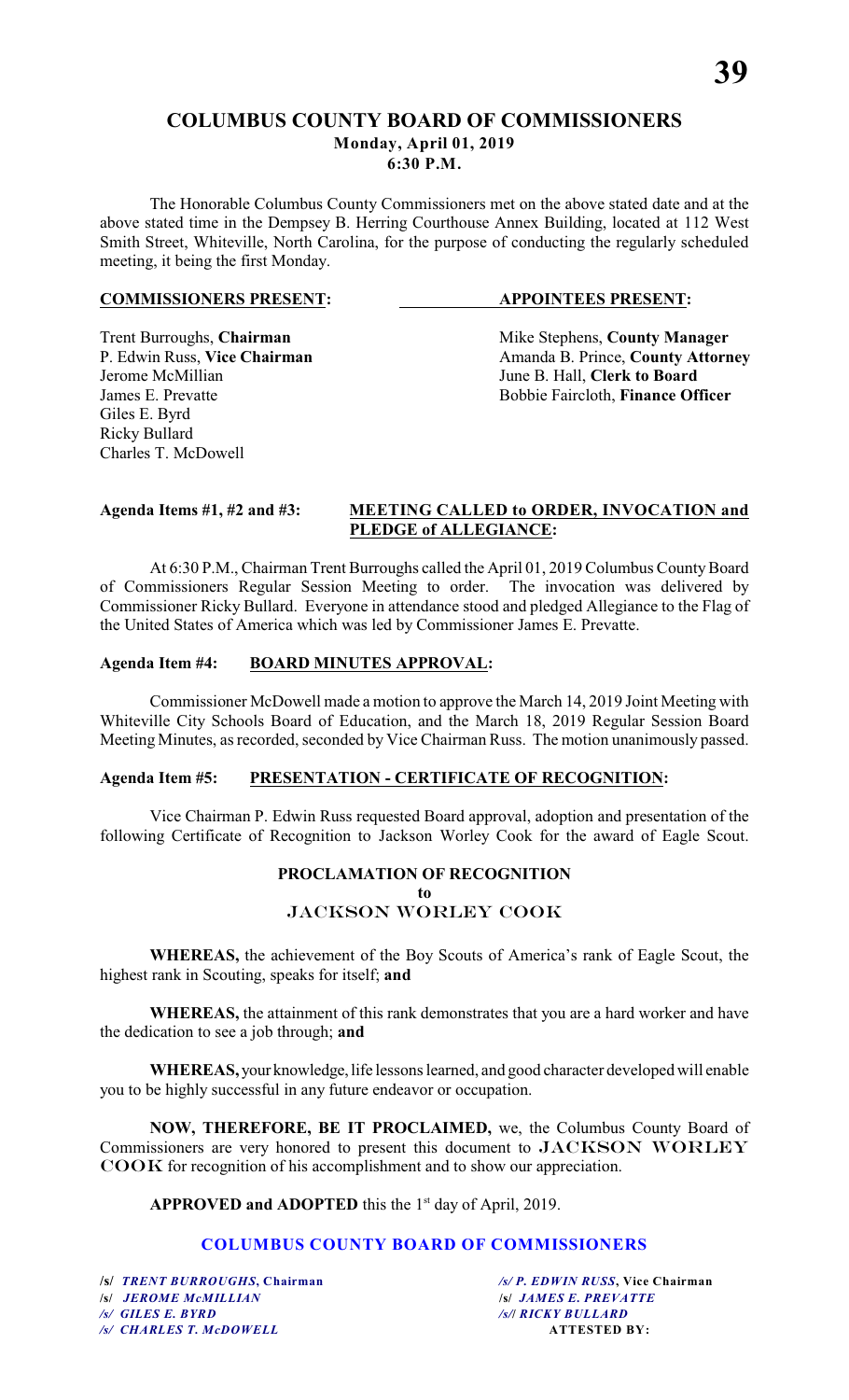#### /s/ *MICHAEL H. STEPHENS***, County Manager /s/** *AMANDA B. PRINCE***, County Attorney**

**/s/** *JUNE B. HALL***, Clerk to the Board**

Commissioner Prevatte made a motion to approve and adopt the Proclamation of Recognition to Jackson Worley Cook, seconded by Commissioner Byrd. The motion unanimously passed.

#### **Agenda Item #6: PROCLAMATION - THE WEEK of the YOUNG CHILD PROCLAMATION:**

Selena Rowell, Executive Director of the Partnership, requested Board approval and adoption of the following The Week of the Young Child Proclamation by the Columbus County Commissioners.

#### **THE WEEK of the YOUNG CHILD PROCLAMATION by the COLUMBUS COUNTY COMMISSIONERS**

**WHEREAS,** the **Columbus County Partnership for Children (Smart Start)** and other local organizations, in conjunction with the National Association for the Education of Young Children, are celebrating *The Week of the Young Child*, **April 8 through April 12, 2019**; **and**

**WHEREAS,** these organizations are working to improve early learning opportunities, including early literacy programs, that can provide a foundation of learning for children in Columbus County, North Carolina; **and**

**WHEREAS,** teachers and others who make a difference in the lives of young children in Columbus County, North Carolina deserve thanks and recognition; **and**

**WHEREAS,** public policies that support early learning for all young children are crucial to young children's futures.

**NOW, THEREFORE,** we, the Columbus County Board of Commissioners, Whiteville, North Carolina, do hereby proclaim **April 8 through April 12, 2019**, as *The Week of the Young Child* in Columbus County, and encourage all citizens to work to make a good investment in early childhood in our community.

**APPROVED** and **ADOPTED** this the 1st day of April, 2019.

#### **COLUMBUS COUNTY BOARD OF COMMISSIONERS**

| /s/ TRENT BURROUGHS, Chairman           | /s/P. EDWIN RUSS, Vice Chairman       |
|-----------------------------------------|---------------------------------------|
|                                         |                                       |
| <b>S JEROME MCMILLIAN</b>               | <b>S JAMES E. PREVATTE</b>            |
| /s/ GILES E. BYRD                       | <b>/s/  RICKY BULLARD</b>             |
| /s/ CHARLES T. McDOWELL                 | <b>ATTESTED BY:</b>                   |
|                                         | /s/ JUNE B. HALL, Clerk to the Board  |
| /s/ MICHAEL H. STEPHENS, County Manager | /s/ AMANDA B. PRINCE, County Attorney |

Commissioner Byrd made a motion to approve and adopt The Week of the Young Child Proclamation by the Columbus County Commissioners, seconded by Commissioner Prevatte. The motion unanimously passed.

#### **Agenda Item #7: PROCLAMATION - SEXUAL ASSAULT AWARENESS MONTH:**

Abby Huneycutt, Families First, Incorporated, requested Board approval and awareness of the following Sexual Assault Awareness Month Proclamation.

#### **SEXUAL ASSAULT AWARENESS MONTH PROCLAMATION, APRIL 2019**

Sexual Assault Awareness Month calls attention to the fact that sexual violence is widespread and impacts every person in this community.

The goals of Sexual Assault Awareness Month is to raise public awareness about sexual violence and educate communities on how to prevent it.

Rape, sexual assault, and sexual harassment harm our community and statistics show one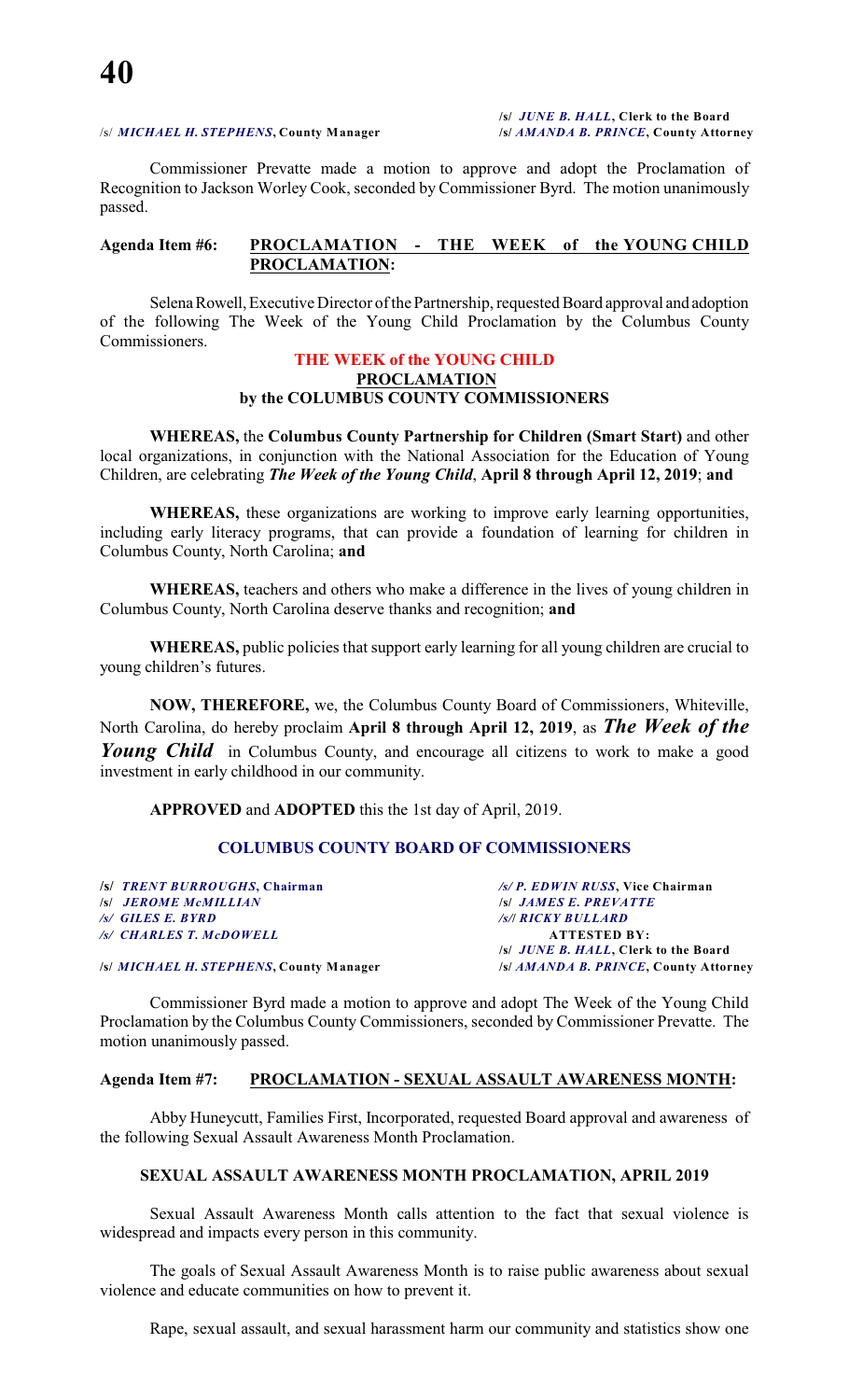in six women and one in seven men will be raped at some point in their lives.

 Child sexual abuse prevention must be a priority to confront the reality that one in six boys and one in four girls will experience sexual assault before age 18.

On campus, one in five women and one in sixteen men are sexually assaulted during their time in college.

The theme of this year's Sexual Assault Awareness Month campaign is "I Ask". The campaign informs individuals on how they can use their words to stop sexual violence before it happens by promoting safety, respect, and equality.

Our words shape the world around us. Whether you speak out against locker room talk or help someone better understand these issues, your voice in powerful and necessary in this conversation.

Individuals can embrace their voices to show their support for survivors, stand up to victim blaming, shut down rape jokes, correct harmful misconceptions, promote everyday consent, and practice healthy communication with kids.

We, the Columbus County Commissioners, join advocates and communities across the country in taking action to prevent sexual violence. We proclaim that April is Sexual Assault Awareness Month and each day of the year is an opportunity to create change for the future.

#### **COLUMBUS COUNTY BOARD OF COMMISSIONERS**

#### /s/ **TRENT BURROUGHS, Chairman 04-01-2019** /s/ **JUNE B. HALL, Clerk to the Board**

Vice Chairman Russ made a motion to approve and make aware the Sexual Assault Awareness Month Proclamation, April 2019, seconded by Commissioner Bullard. The motion unanimously passed.

#### **Agenda Item #8: JUVENILE CRIME PREVENTION COUNCIL - RESOLUTION SUPPORTING JUVENILE CRIME PREVENTION COUNCIL ALLOCATION EXPANSION:**

Nicole Hopkins requested Board approval and adoption of the following Columbus County Board of Commissioners Resolution Supporting Juvenile Crime Prevention Council Allocation Expansion.

#### **Columbus County Board of Commissioners Resolution Supporting Juvenile Crime Prevention Council Allocation Expansion**

**WHEREAS,** Juvenile Crime Prevention Council (JCPC) funding is a partnership between the State of North Carolina and the County to ensure a local continuum of services for court involved and at-risk juveniles; **and**

**WHEREAS,** the Juvenile Crime Prevention Council, under the authority of NCGS§143B-851, and within the scope of its powers and duties, "Each County Council shall annually review the needs of juveniles in the county who are at risk of delinquency or who have been adjudicated undisciplined or delinquent and the resources available to address those needs. In particular, each County Council shall assess the needs of juveniles in the county who are at risk or who have been associated with gangs or gang activity, and the local resources that are established to address those needs," **and**

**WHEREAS,** the Juvenile Justice Reinvestment Act passed in 2017, also referenced as North Carolina's Raise the Age legislation, expands the age of juvenile jurisdiction, increasing it to include juveniles ages 16 and 17 years of age effective December 1, 2019; **and**

**WHEREAS,** Raise the Age legislation also encourages the formulation of School Justice Partnerships to address the reduction of school-based juvenile complaints; **and**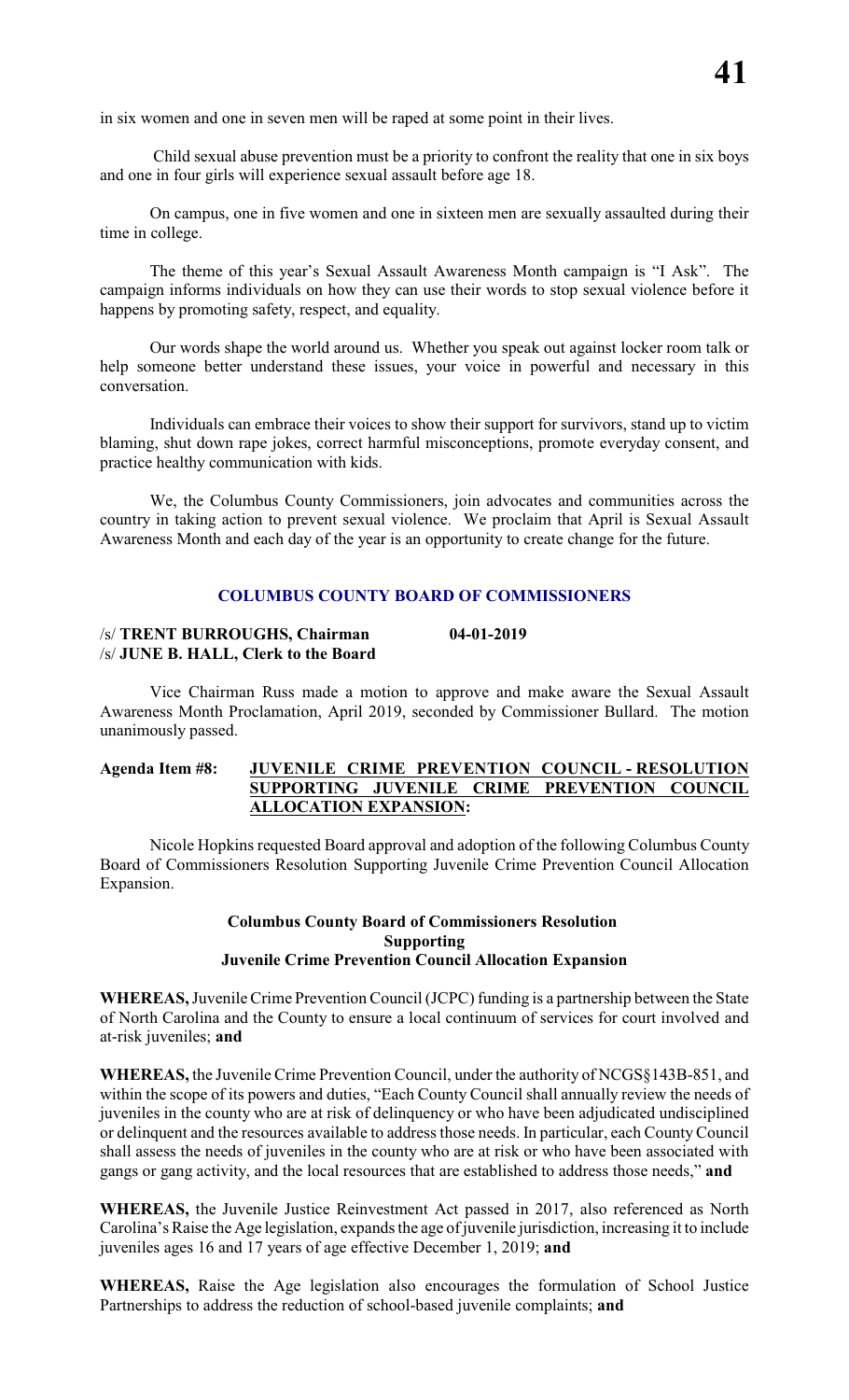**WHEREAS,** Raise the Age legislation will increase the need for immediate and age-appropriate sanctions and diversion services for juvenile offenders and those at-risk of delinquency; **and**

**WHEREAS,** JCPC funding has seen no increase in more than nine years; **and**

**WHEREAS,** the effort to immediately and effectively address juvenile offending behavior is an evidence-based investment in North Carolina's future.

**NOW, THEREFORE BE IT RESOLVED,** that Columbus County fully supports an adequate and timely increase of local Juvenile Crime Prevention funding to ensure program expansion and successful implementation of the Juvenile Justice Reinvestment Act Raise the Age Legislation, set for December 1, 2019.

Adopted this 1st day of April, 2019.

#### /s/ **TRENT BURROUGHS, Chairman** /s/ **JUNE B. HALL, Clerk to the Board**

Commissioner Byrd made a motion to approve and adopt the Columbus County Board of Commissioners Resolution Supporting Juvenile Crime Prevention Council Allocation Expansion, seconded by Commissioner McDowell. The motion unanimously passed.

#### **Agenda Item #9: COOPERATIVE EXTENSION - INVITATION to UNIFY COLUMBUS on SATURDAY, APRIL 06, 2019:**

Dalton Dockery, Cooperative Extension, Director, delivered a personal invitation to Unify Columbus to be held on Saturday, April 06, 2019, at 11:00 A.M., and stated the following:

- 1. Unify Columbus is an event designed to draw all citizens of Columbus County, North Carolina, together in one accord. We have much more that unites us as a community than divides us. Our goal is to help the citizens of Columbus County remember that we are all neighbors, who live together and work together. Just because someone disagrees with an opinion, it does not make them the "enemy". We can disagree and still get along. We can have a difference of opinion and still be neighbors and friends.
- 2. On Thursday, April 4, pastors from all over Columbus County will be invited to join together for a luncheon, sponsored by Columbus Regional Healthcare System. It will be held at First Baptist Church, Whiteville, NC. At the luncheon, we will remind the pastors that it is the church that leads by example. Our pastors and church members are key to helping set the tone for Columbus County to come together, heal from their divide, and focus on what we can do to unite as a community once again.
- 3. On Friday, April 5, we are encouraging all Columbus County residents, to wear blue to symbolize unity among our county. This symbolic effort will help remind all of us that we are one and that we need each other.
- 4. On Saturday, April 06, at 11:00 A.M., we will come together, as a community, at Bowers Auditorium, located at Whiteville High School. There we will begin the conversation about how we can better our community by hearing from many different community leaders and representatives.
- 5. For one hour, we hope and pray that we will spark a movement that will spread all over the county, focusing on what unites us together, pray for healing and forgiveness from what divides us, and rejoice in the diversity that makes us who we are as Columbus County, North Carolina residents.
- 6. We hope you will join with us in this effort.

### **Agenda Item #10: SOIL AND WATER CONSERVATION - DEPARTMENTAL UPDATE:**

Edward Davis, Soil and Water Conservation Director, delivered the following departmental update. **(This update was scheduled for March 18, 2019, and was postponed.)**

#### **DEPARTMENTAL UPDATE FROM JANUARY 01, 2018 through DECEMBER 31, 2018**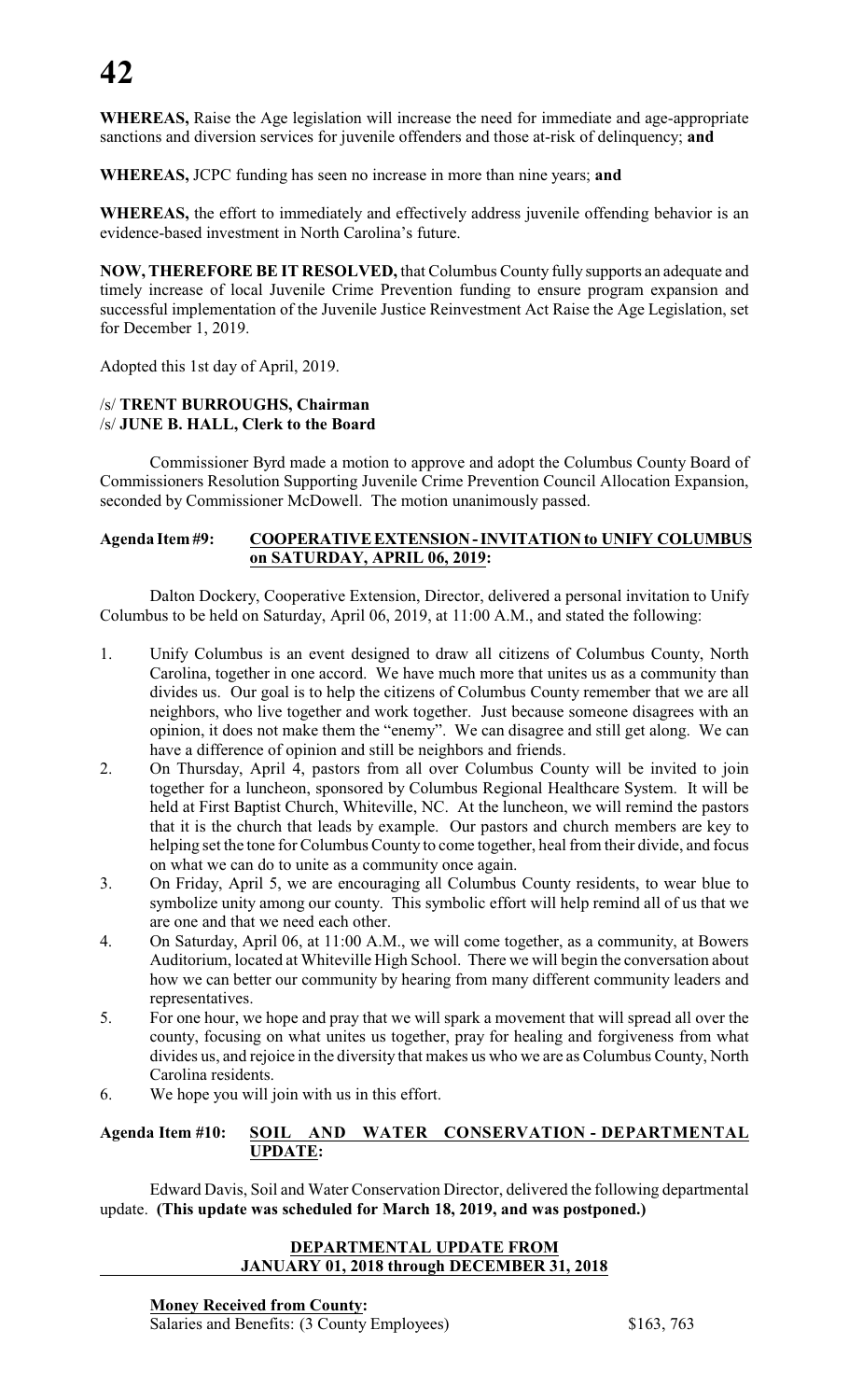| <b>Supplies and Materials:</b><br><b>Total County Dollars Used:</b>                                                                   |                             | \$14,092<br>\$177,855           |
|---------------------------------------------------------------------------------------------------------------------------------------|-----------------------------|---------------------------------|
| <b>Reimbursements:</b><br><b>State Technical Assistance:</b><br><b>State Grant:</b><br><b>Total Reimbursement to Columbus County:</b> | (Subtracted)                | \$26,820<br>\$3,600<br>\$30,420 |
| <b>Total Cost to Columbus County:</b>                                                                                                 | $$177,855 - $30,420$<br>$=$ | \$147,435                       |
| <b>Benefits Received Back into Columbus County</b>                                                                                    |                             |                                 |
| <b>Cost Share Funds Allocated to Cost Share Plans</b>                                                                                 |                             |                                 |
| <b>Environmental Quality Incentives Program</b>                                                                                       | (EQIP)                      | \$46,644                        |
| <b>Conservation Reserve Program</b>                                                                                                   | (CRP)                       | \$117,328                       |
| <b>Conservation Stewardship Program</b>                                                                                               | (CSP)                       | \$134,873                       |
| NC Agricultural Cost Share Program                                                                                                    | (NCACSP)                    | \$51,853                        |
| Ag. Water Resources Assistance Program                                                                                                | (AgWRAP)                    | \$31,938                        |
| Stream Debris Removal Program                                                                                                         | (DRP)                       | \$1,701,045                     |
| <b>Total Cost Share Funded to Plans:</b>                                                                                              |                             | \$2,083,681                     |
|                                                                                                                                       |                             |                                 |
| <b>Support Funds (State and Federal)</b>                                                                                              |                             |                                 |
| Salaries of Non-County Employees (1 full time and 1 part time)                                                                        |                             | \$86,400                        |
| Computer Support $(2 \text{ } @$ \$3,125 each)                                                                                        |                             | 6,250<br>\$                     |
| Office Supplies                                                                                                                       |                             | \$<br>4,000                     |
| Vehicles for Non-County Employees $(1 \text{ (a) $400/month})$                                                                        |                             | 4,800<br>\$101,450              |
| <b>Summary of State and Federal Support:</b>                                                                                          |                             |                                 |
| <b>BENEFITS to COLUMBUS COUNTY:</b>                                                                                                   | $$2,083,681 + $101,450 =$   | \$2,185,131                     |

### **\$2,185,131 / \$147,435 = \$14.82 Returned to County for Every Dollar Spent**

#### **No-Till Drill Rental**

This program allows small farmers as well as underserved landowners the opportunity to try no-till before investing \$35,000, plus, in this type of equipment.

Due to the storms in 2018, the no-till drill rented to only 6 landowners totaling 256.2 acres planted bringing in \$2,076.40. This rental income is used to replace the drill when it comes time to do so.

#### **COLUMBUS COUNTY VOLUNTARY AGRICULTURAL DISTRICT (VAD) PROGRAM:**

36Applications received and Approved since February 05, 2010

3,509.69 Acres of Crop Land Enrolled 3,975,18 Acres of Wood Land Enrolled 7,484.87 Total Acres Enrolled

#### **BEAVER MANAGEMENT ASSISTANCE PROGRAM (BMAP) REPORT**

| Special Project / Beaver Program (BMAP)   | \$4,000  |
|-------------------------------------------|----------|
| <b>Total Cost to Columbus Couinty:</b>    | \$4,000  |
| <b>BEAVER BOUNTY PROGRAM</b>              |          |
| Total Allocated to Program:               | \$36,000 |
| Number of Participating Trappers:         | 9        |
| Number of Beaver Removed:                 | 550      |
| Number of Dams Removed:                   | 50       |
| Number of Landowners Served:              | 68       |
| Cost for Beaver Removal:                  | \$23,206 |
| Cost for Beaver Dam Removal:              | \$13,675 |
| <b>Total Spent for 2018 Program Year:</b> | \$36,881 |

#### **CLIENTS ASSISTED by PROGRAM:**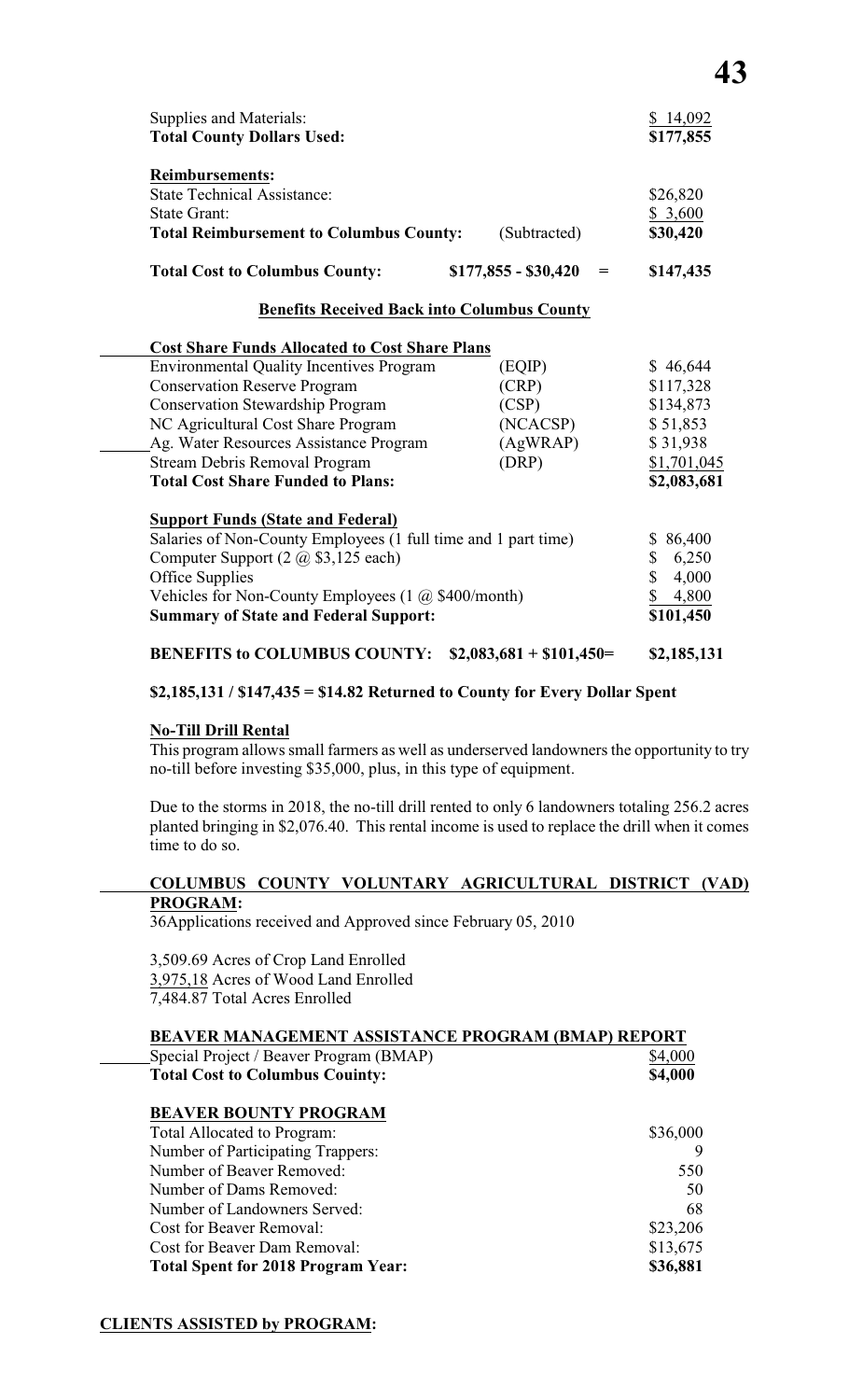| General Conversation Assistance (Walk-in's, Soils Information, Tile Information/Layout, Etc.): |          |     |  |
|------------------------------------------------------------------------------------------------|----------|-----|--|
|                                                                                                |          | 387 |  |
| <b>Environmental Quality Incentives Program</b>                                                | (EQUIP)  | 21  |  |
| <b>Conservation Reserve Program</b>                                                            | (CRP)    | 14  |  |
| <b>Conservation Stewardship Program</b>                                                        | (CSP)    | Q   |  |
| NC Agricultural cost Share Program                                                             | (NCACSP) |     |  |
| Ag. Water Resources Assistance Program                                                         | (AgWRAP) |     |  |
| Columbus County Beaver Bounty Program                                                          | (CCBBP)  | 39  |  |
| No-Till Drill                                                                                  |          |     |  |

Some of the practices requested to be funded include Nutrient Management, Cover Crops, Long Term No-Till, Cropland Conversion to Grass, Prescribed Burning, Tree Planing, Wells for Irrigation or Livestock Watering.

The Columbus Soil and Water Conservation District would like to thank the Columbus County Board of Commissioners for their continued support.

#### **Agenda Item #11: SOLID WASTE - DEPARTMENTAL UPDATE:**

Harold Nobles, Solid Waste Director, delivered the following Departmental Update.

#### **Total Customers:**

County Residents: 18,254

#### **Total Tonnage Amounts:**

#### **Collected and transferred to Sampson County:**

| Brown Goods:    | 1,145.25 Tons  |
|-----------------|----------------|
| $C&D/Roofing$ : | 6,076.95 Tons  |
| Total:          | 21,054.82 Tons |

#### **Total Land-filled Locally:**

| Yard Waste: | 3,697.81 Tons |
|-------------|---------------|
| LCID:       | 12.88 Tons    |
| Total:      | 3,710.69 tons |

#### **Litter Enforcement:**

Complaints: 13 Convictions: 0

#### **Total Recycled Materials:**

| <b>Plastics/Glass</b> | <b>White Goods</b> | <b>Tires</b>                 | <b>Electronics</b> | <b>Batteries</b> | Used Engine Oil |
|-----------------------|--------------------|------------------------------|--------------------|------------------|-----------------|
| $11.51$ Tons          | 131.06 Tons        | 41.69 Tons                   | 12.15 Tons         | $2.89$ Tons      | 61.60 Tons      |
| Cardboard/Newsprint:  | Televisions:       | <b>Pesticide Containers:</b> |                    |                  |                 |

23.67 Tons 40.25 Tons 1.18 Tons

#### **State Aid Funding:**

| White Goods Metals -0- |             |
|------------------------|-------------|
| <b>Scrap Tires</b>     | \$39,564.66 |
| Solid Waste            | \$18,620.68 |
|                        | \$58,185.34 |

| <b>Noble Oil Services</b> | $=$ | Used Oil Vendor    |  |  |
|---------------------------|-----|--------------------|--|--|
| <b>Synergy Recycling</b>  | $=$ | Electronics Vendor |  |  |

#### **Landfill Repairs:** Ongoing Maintenance Operation

**Compliance with NCDENR:** No violations

**Agenda #12: PLANNING - ORDINANCE - DIRECTING the CODE ADMINISTRATOR to REMOVE or DEMOLISH the PROPERTY HEREIN DESCRIBED as ABANDONED and UNFIT for HUMAN HABITATION and DIRECTING that a NOTICE be PLACED THEREON that the SAME MAY NOT be OCCUPIED:**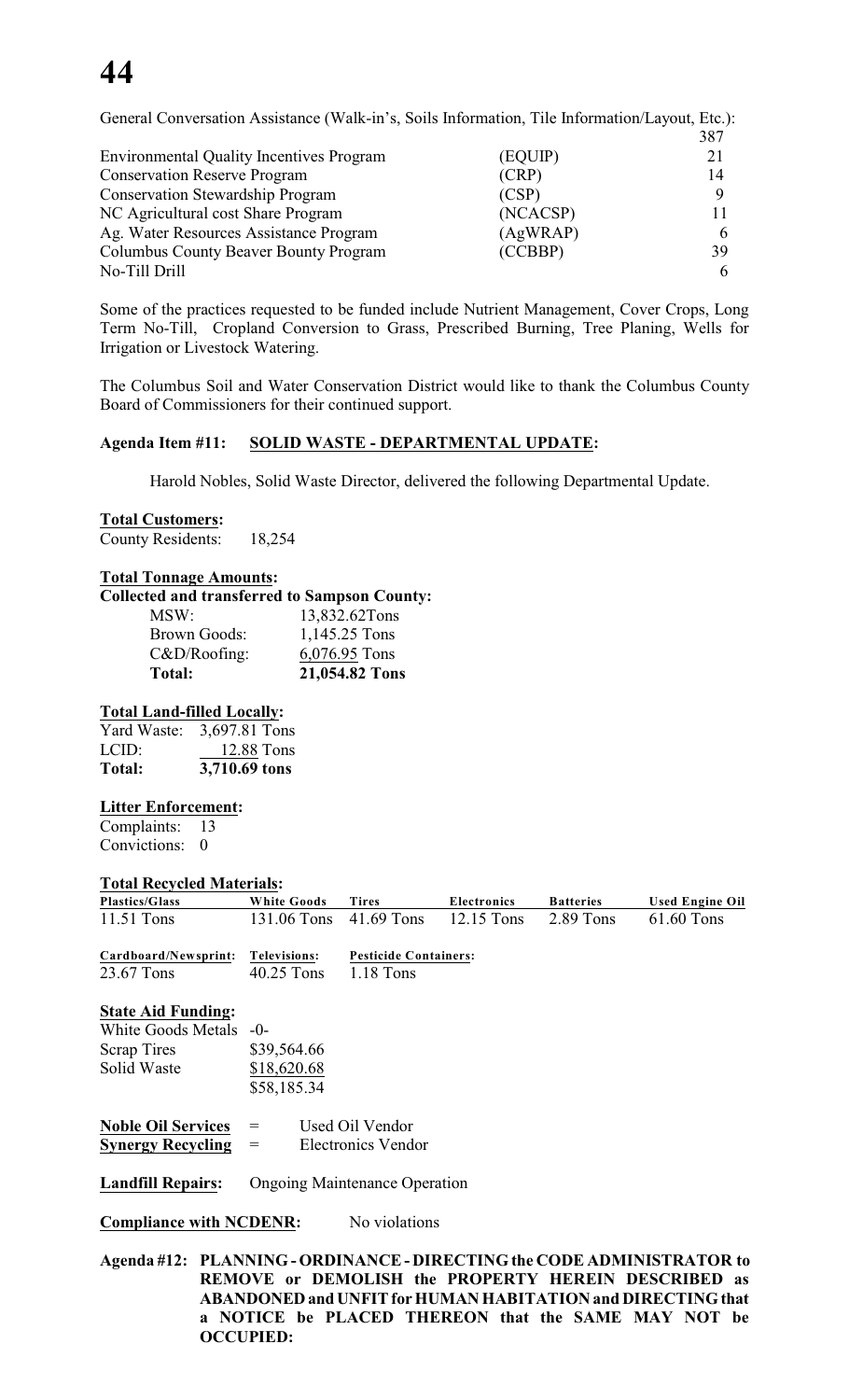Samantha Alsup, Planning Director, requested Board approval and adoption of the following Ordinance entitled "An Ordinance Directing the Code Administrator to Remove or Demolish the Property Herein described as Abandoned and Unfit for Human Habitation and Directing that a Notice be Placed Thereon that the Same May Not be Occupied, File No. AS-2015-03".

#### **AN ORDINANCE DIRECTING THE CODE ADMINISTRATOR TO REMOVE OR DEMOLISH THE PROPERTY HEREIN DESCRIBED AS ABANDONED AND UNFIT FOR HUMAN HABITATION AND DIRECTING THAT A NOTICE BE PLACED THEREON THAT THE SAME MAY NOT BE OCCUPIED File No. AS-2015-03**

**WHEREAS,** the Board of Commissioners of the County of Columbus find that the structures described herein are Abandoned and unfit for human habitation under the County Abandoned Structures Code and that all the procedures of the Abandoned Structures Code have been complied with; **and**

**WHEREAS,** the structures should be removed or demolished as directed by the Code Administrator and should be placarded by placing thereon a notice prohibiting use for human habitation; **and**

**WHEREAS,** the owner of these structures has been given a reasonable opportunity to bring the structures into compliance with the Abandoned Structures Code, in accordance with NCGS 160A 443(5) pursuant to an order issued by the Code Administrator on January 4, 2016 and the second order issued on September 26, 2017. To date the owner has failed to comply with the Order.

**NOW, THEREFORE, BE IT ORDAINED** by the County Board of Commissioners of the County of Columbus, that:

- **Section 1.** The owner of such building(s), dwelling(s) and premises is hereby ordered to vacate any occupants and/or personal property therein on or before May 1, 2019.
- **Section 2.** The Code Administrator is hereby authorized and directed to place placards containing the legend:

#### **"This building is unfit for human habitation. The use or occupation of this building for human habitation is prohibited and unlawful."**

on the buildings located at the following addresses:

12521, 12541 and 12553 Andrew Jackson Hwy SW (Also known as the Fair Bluff Motel site)

- **Section 3.** The Code Administrator is hereby authorized and directed to proceed to remove or demolish all the above described structures and accessory structures in accordance with his order to the owner thereof dated the 4th day of January 2016, and in accordance with the Columbus County Abandoned Structures Code and NCGS 160A 443;
- **Section 4.** (a) The costs of removal or demolition shall constitute a lien against the real property upon which the cost was incurred. The lien shall be filed in the office of the County Tax Collector, and shall have the same priority and be collected in the same manner as the lien for special assessments in Article 10 of NCGS Chapter 160A;

 (b) Upon completion of the required removal or demolition, the Code Administrator shall sell the materials of the dwelling or structures and credit the proceeds against the cost of removal or demolition. The Code Administrator shall certify the remaining balance to the Tax collector. If a surplus remains after the sale of the materials and satisfaction of the cost of removal or demolition, the Code Administrator shall deposit the surplus in the Superior Court where it shall be secured and disbursed in the manner provided by NCGS 160A 443(6)

**Section 5.** It shall be unlawful for any person to remove or cause to be removed the placard from any building to which it is affixed. It shall likewise be unlawful for any person to occupy or to permit the occupancy of any building therein declared to be unfit for human habitation.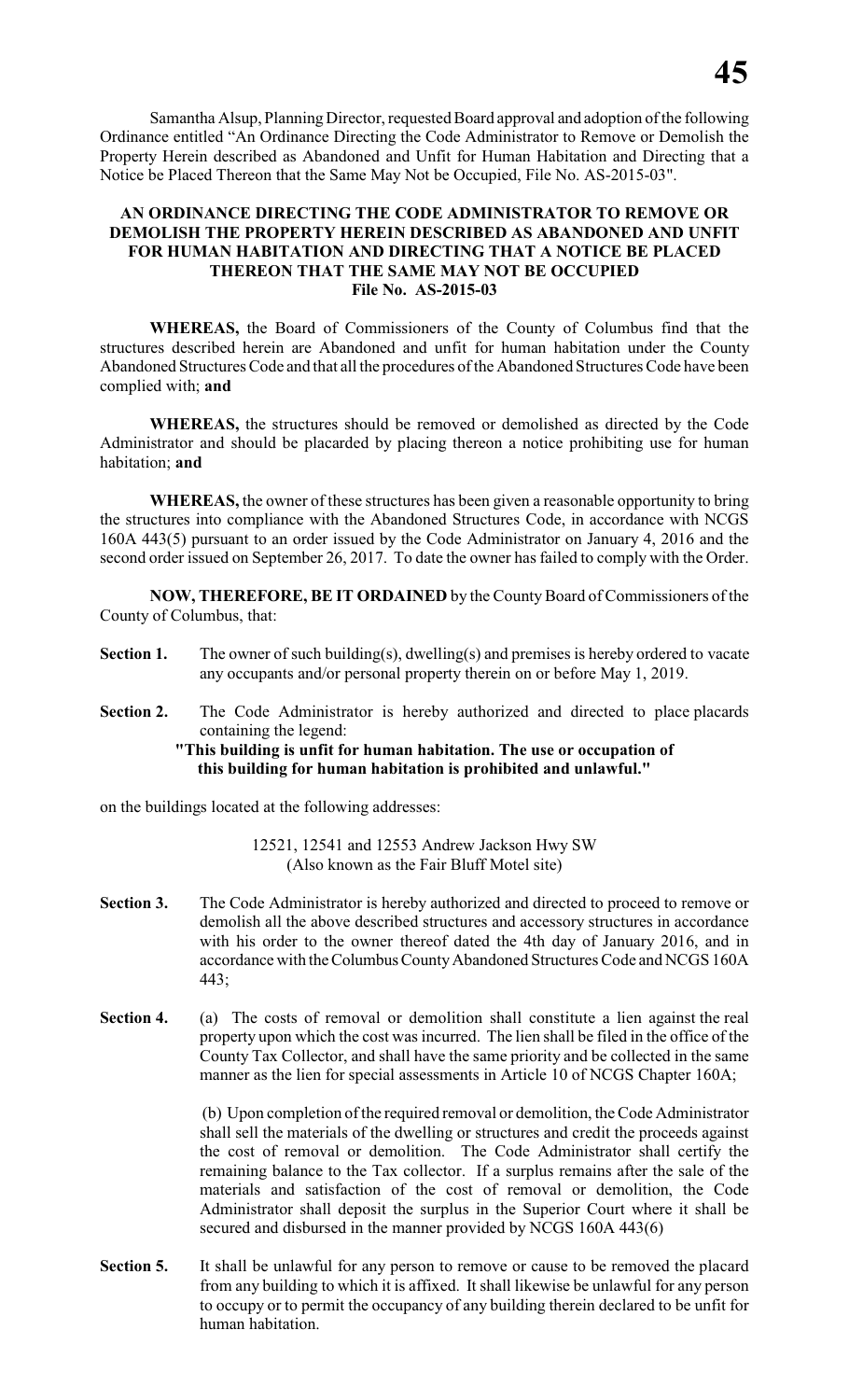**Section 6.** This Ordinance shall become effective upon its adoption.

**ADOPTED** this 1st day of April, 2019.

/s/ **TRENT BURROUGHS**, Chairman for the Columbus County Board of Commissioners

#### **ATTEST:**

/s/ **JUNE B. HALL**, Clerk to the Board

Commissioner Bullard made a motion to approve and adopt the Ordinance so entitled "An Ordinance Directing the Code Administrator to Remove or Demolish the Property Herein described as Abandoned and Unfit for Human Habitation and Directing that a Notice be Placed Thereon that the Same May Not be Occupied, File No. AS-2015-03", seconded by Commissioner McMillian. The motion unanimously passed.

John Ganus, Code Administrator, stated the following:

- 1. The total cost of the demolishment is unknown;
- 2. The buildings cannot be burned;
- 3. The cost of demolishing these structures will be a lien on the property; **and**
- 4. This will be a conventional demolition.

#### **Agenda Item 13: FINANCE - AUDIT CONTRACT AWARD:**

Bobbie Faircloth, Finance Director, requested Board approval to award the audit contract to Thompson, Price, Scott, Adams and Associates as being the best firm, as per the following Bidders List.

| <b>FIRM</b>                          | 1 <sup>ST</sup> <b>YEAR</b> | $2^{ND}$ YEAR | $3RD$ YEAR |
|--------------------------------------|-----------------------------|---------------|------------|
| SPD&A                                | \$34,000                    | \$34,000      | \$34,000   |
| Greene                               | \$50,000                    | \$50,000      | \$50,000   |
| Bernard, Robinson & Company          | \$83,000                    | \$85,000      | \$87,000   |
| Thompson Price Scott Adams & Company | \$34,750                    | \$34,750      | \$34,750   |

#### **BIDDER'S LIST**

Commissioner Byrd made a motion to approve to award the audit contract to Thompson, Price, Scott, Adams and Associates as being the best firm, seconded by Commissioner McDowell. The motion unanimously passed.

#### **RECESS REGULAR SESSION and enter into COMBINATION MEETING of COLUMBUS COUNTY WATER and SEWER DISTRICTS I, II, III, IV and V BOARD MEETING:**

At 7:12 P.M., Commissioner Prevatte made a motion to recess Regular Session and enter into a **combination meeting** of Columbus County Water and Sewer Districts I, II, III, IV and V Board Meeting, seconded by Commissioner McDowell. The motion unanimously passed.

#### **Agenda Item #14: COLUMBUS COUNTY WATER and SEWER DISTRICTS I, II, III, IV and V - APPROVAL of BOARD MEETING MINUTES:**

March 18, 2019 **Combination Meeting** of Columbus County Water and Sewer Districts I, II, III, IV and V Board Meeting **(5 sets)**

This information will be recorded in Minute Book Number 2 for each water district, respectively.

#### **Agenda Item #15: COLUMBUS COUNTY WATER and SEWER DISTRICTS I, II, III, IV and V - APPROVAL of MONTHLY BILLING ADJUSTMENTS:**

Harold Nobles, Public Utilities Director, requested Board approval of the Monthly Billing Adjustments for October, November and December, 2018.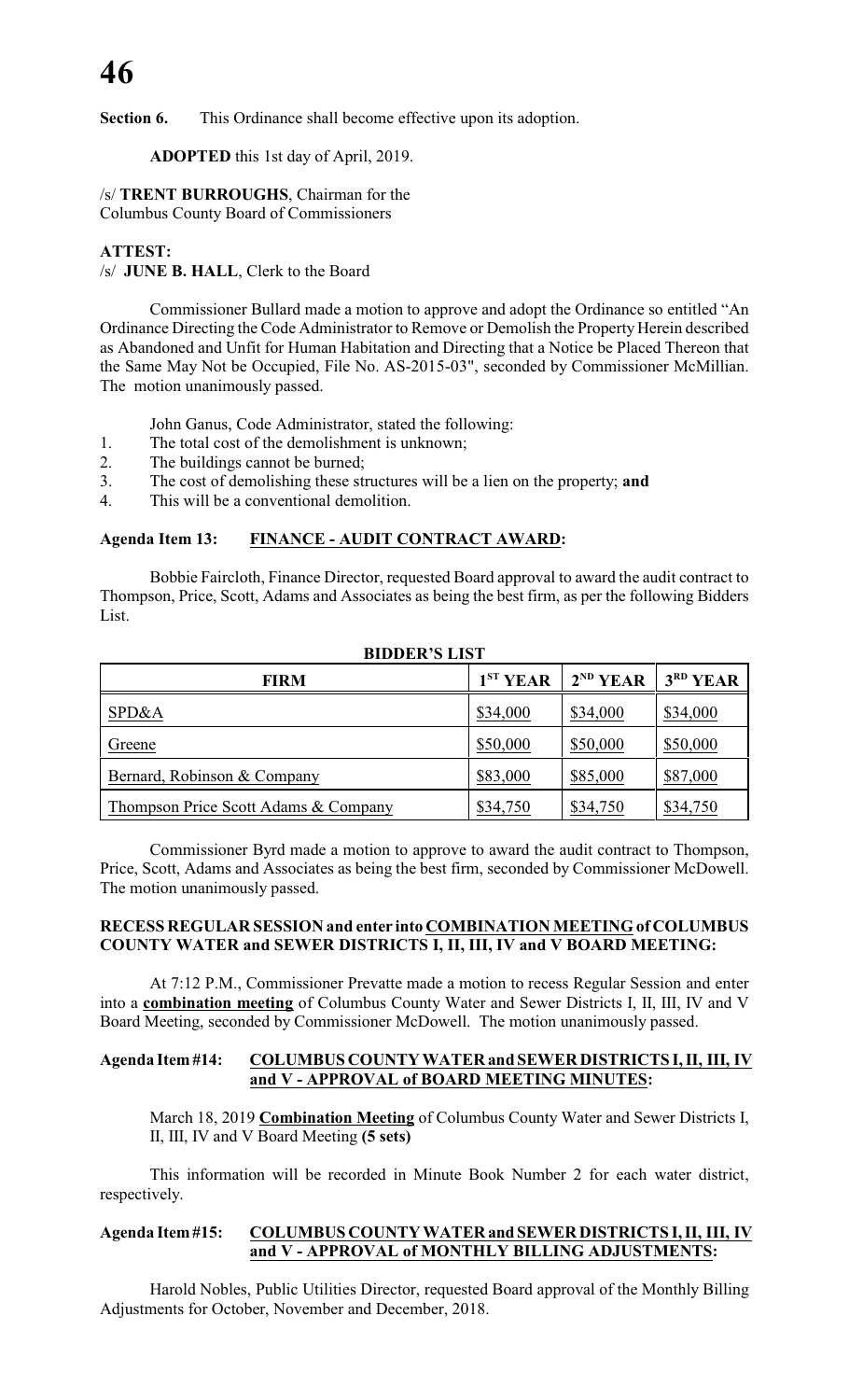This information will be recorded in Minute Book Number 2 for each water district, respectively.

#### **Agenda Item #16: COLUMBUS COUNTY WATER and SEWER DISTRICT II - CAPITAL PROJECT ORDINANCE:**

Gary Lanier, Economic Development Director, requested Board approval of the Capital Project Ordinance, and the Green Engineering contract for the 4" line for Helena Chemical water line extension.

This information will be recorded in Minute Book Number 2 for Columbus County Water and Sewer District II.

#### **Agenda Item #17: COLUMBUS COUNTY WATER and SEWER DISTRICT IV - APPROVAL of 8" LINE EXTENSION:**

Harold Nobles, Public Utilities Director, requested Board approval of the contract for Green Engineering for the West Fraser 8" water line extension.

This information will be recorded in Minute Book Number 2 for Columbus County Water and Sewer District IV.

#### **ADJOURN COMBINATION MEETING of COLUMBUS COUNTY WATER and SEWER DISTRICTS I, II, III, IV and V BOARD MEETING and resume REGULAR SESSION:**

At 7:15 P.M., Commissioner Prevatte made a motion to adjourn the **combination meeting** of Columbus County Water and Sewer Districts I, II, III, IV and V Board Meeting, and resume Regular Meeting, seconded by Commissioner Byrd. The motion unanimously passed.

#### **Agenda Item #18: CONSENT AGENDA ITEMS:**

Commissioner McDowell made a motion to approve the following Consent Agenda Items, seconded by Commissioner McMillian. The motion unanimously passed.

#### A. **Budget Amendment:**

| <b>TYPE</b>         | <b>ACCOUNT</b> | <b>DETAILS</b>                   | <b>AMOUNT</b> |
|---------------------|----------------|----------------------------------|---------------|
| <b>Expenditures</b> | 10-4170-512600 | Salaries and Wages P/T           | 7,000         |
|                     | 10-4170-512200 | Salaries and Wages Overtime      | 23,000        |
|                     | 10-4170-526001 | <b>Departmental Supplies</b>     | 300           |
| Revenues            | 10-3991-499101 | <b>Fund Balance Appropriated</b> | 30,300        |

#### B. **Tax Refunds and Releases:**

*Property Value* \$8.05 Butler, Samuel Morris & Lene **PROPERTY:** 00000 Total: \$8.25 Value: \$1,000.00 Year: 2018 Account: 13-06177 Bill#: 97145 Release value of boat. Boat listed in Florida. Release Columbus Rescue(.20) *Property Value* \$96.51 Hurles, Bruce Wayne **PROPERTY**: 00000 Total: \$98.90 Value: \$21,000.00 Year: 2018 Account: 06-02649 Bill#: 13376 Release value of permanent tag. Value high mileage and motor blown. Release Columbus Rescue(2.39) *Property Value* \$17.79 Mishoe, Tonya Hathaway **PROPERTY:** 00000 Total: \$221.52 Value: \$2,210.00 Year: 2018 Account: 09-02962 Bill#: 22077 Release value and rebilled to correct owner. Release Williams Fire(1.33) release Columbus Rescue(.44) release late list(1.96) *Property Value* \$100.78 Nobles, Barbara B **PROPERTY**: 25128 Total: \$220.32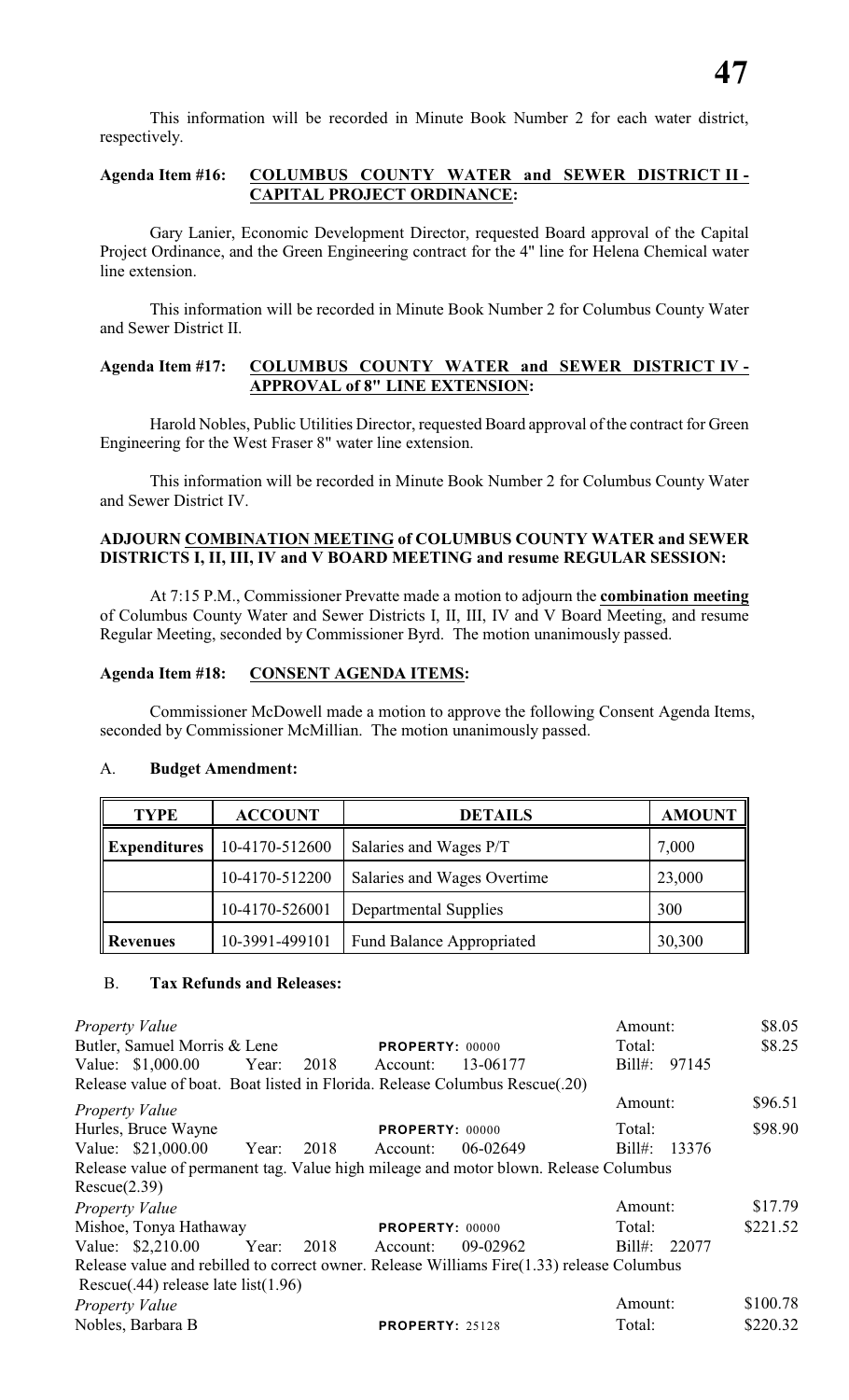| Value: \$17,700.00                                                                                                          | Year: | 2017    | Account:               | 13-29400 | $Bill#$ :           | 79639 |                    |
|-----------------------------------------------------------------------------------------------------------------------------|-------|---------|------------------------|----------|---------------------|-------|--------------------|
| Release value. Sold at tax sale. Release Columbus Rescue(3.54)                                                              |       |         |                        |          | Amount:             |       | \$35.98            |
| <b>Property Value</b>                                                                                                       |       |         | PROPERTY: 00000        |          | Total:              |       | \$653.33           |
| Trejo Daniel<br>Value: \$2,380.00                                                                                           | Year: | $16-18$ | Account:               | 07-04022 | $Bill#$ :           | 99999 |                    |
| Release user fee and value. Dbilled. Release Nakina Fire(3.57) release Columbus<br>Rescue $(90)$ release late list $(4.04)$ |       |         |                        |          |                     |       |                    |
| Refunds                                                                                                                     |       |         |                        |          | Amount:             |       | \$0.00             |
| Floyd, Thomas Dylon                                                                                                         |       |         | <b>PROPERTY: 61521</b> |          | Total:              |       | \$200.00           |
| Value: \$0.00<br>Refund user fee. Only Land                                                                                 | Year: | 2018    | Account:               | 10-05633 | Bill#:              | 5123  |                    |
| Refunds                                                                                                                     |       |         |                        |          | Amount:             |       | \$0.00             |
| Long, Barbara McKeel & Coy                                                                                                  |       |         | PROPERTY: 3396         |          | Total:              |       | \$226.00           |
| Value: \$0.00<br>Refund user fees. Vacant.                                                                                  | Year: | 2018    | Account:               | 01-53779 | Bill#:              | 18080 |                    |
| Refunds                                                                                                                     |       |         |                        |          | Amount:             |       | \$0.00             |
| Smith, Lois Baldwin                                                                                                         |       |         | PROPERTY: 92907        |          | Total:              |       | \$200.00           |
| Value: \$0.00<br>Refund user fee. Only Land                                                                                 | Year: | 2018    | Account:               | 04-02131 | Bill#:              | 32146 |                    |
| Refunds                                                                                                                     |       |         |                        |          | Amount:             |       | \$0.00             |
| Stocks, Nelda L.                                                                                                            |       |         | <b>PROPERTY: 13771</b> |          | Total:              |       | \$200.00           |
| Value: \$0.00                                                                                                               | Year: | 2018    | Account:               | 07-16800 | Bill#:              | 34451 |                    |
| Refund user fee. Double billed.                                                                                             |       |         |                        |          |                     |       |                    |
| Refunds<br>Watts, Leola W                                                                                                   |       |         | PROPERTY: 89730        |          | Amount:<br>Total:   |       | \$0.00<br>\$200.00 |
| Value: \$0.00                                                                                                               | Year: | 2018    | Account:               | 11-04928 | Bill#:              | 39376 |                    |
| Refund user fee. Only Land.                                                                                                 |       |         |                        |          |                     |       |                    |
| Refunds                                                                                                                     |       |         |                        |          | Amount:             |       | \$0.00             |
| Williams, Michael C & Hettie G Smith<br>Value: \$0.00                                                                       | Year: | 2018    | <b>PROPERTY: 97110</b> | 13-00564 | Total:<br>$Bill#$ : | 40730 | \$113.00           |
| Refund user fee. Vacant.                                                                                                    |       |         | Account:               |          |                     |       |                    |
| Refunds                                                                                                                     |       |         |                        |          | Amount:             |       | \$0.00             |
| Wright, Billy J.                                                                                                            |       |         | <b>PROPERTY: 90205</b> |          | Total:              |       | \$200.00           |
| Value: $$0.00$                                                                                                              | Year: | 2018    | Account:               | 03-05824 | Bill#: 42020        |       |                    |
| Refund user fee. Double billed.                                                                                             |       |         |                        |          | Amount:             |       | \$0.00             |
| User Fee<br>Baldwin, Cliff Edward                                                                                           |       |         | <b>PROPERTY: 77957</b> |          | Total:              |       | \$200.00           |
| Value: \$0.00                                                                                                               | Year: | 2018    | Account:               | 14-05530 | Bill#: 92000        |       |                    |
| Release user fee. Vacant.                                                                                                   |       |         |                        |          |                     |       |                    |
| User Fee                                                                                                                    |       |         |                        |          | Amount:             |       | \$0.00             |
| Bennett, Eddie Jr & Ophelia S                                                                                               | Year: |         | <b>PROPERTY: 10125</b> |          | Total:              |       | \$200.00           |
| Value: $$0.00$<br>Release user fee. Vacant                                                                                  |       | 2018    | Account:               | 06-01683 | Bill#: 93550        |       |                    |
| User Fee                                                                                                                    |       |         |                        |          | Amount:             |       | \$0.00             |
| Blackwell, Elizabeth Paige                                                                                                  |       |         | <b>PROPERTY: 97262</b> |          | Total:              |       | \$200.00           |
| Value: \$0.00 Year:                                                                                                         |       | 2018    | Account:               | 0-05431  | Bill#: 94246        |       |                    |
| Release user fee. Vacant.                                                                                                   |       |         |                        |          | Amount:             |       | \$0.00             |
| User Fee<br>Blackwell, Norman & Bertha                                                                                      |       |         | <b>PROPERTY: 75102</b> |          | Total:              |       | \$200.00           |
| Value: \$0.00                                                                                                               | Year: | 2018    | Account: 16-01185      |          | Bill#: 94308        |       |                    |
| Release user fee. Dbilled.                                                                                                  |       |         |                        |          |                     |       |                    |
| User Fee                                                                                                                    |       |         |                        |          | Amount:             |       | \$0.00             |
| Boone, Amie                                                                                                                 |       |         | <b>PROPERTY: 18646</b> |          | Total:              |       | \$200.00           |
| Value: \$0.00<br>Release user fees. Vacant.                                                                                 | Year: | 2018    | Account: 11-03060      |          | Bill#: 94620        |       |                    |
| User Fee                                                                                                                    |       |         |                        |          | Amount:             |       | \$0.00             |
| Boone, Eugene                                                                                                               |       |         | PROPERTY: 00000        |          | Total:              |       | \$200.00           |
| Value: \$0.00                                                                                                               | Year: | 2018    | Account:               | 11-03187 | Bill#: 94636        |       |                    |
| Release user fees. Vacant.<br>User Fee                                                                                      |       |         |                        |          | Amount:             |       | \$0.00             |
|                                                                                                                             |       |         |                        |          |                     |       |                    |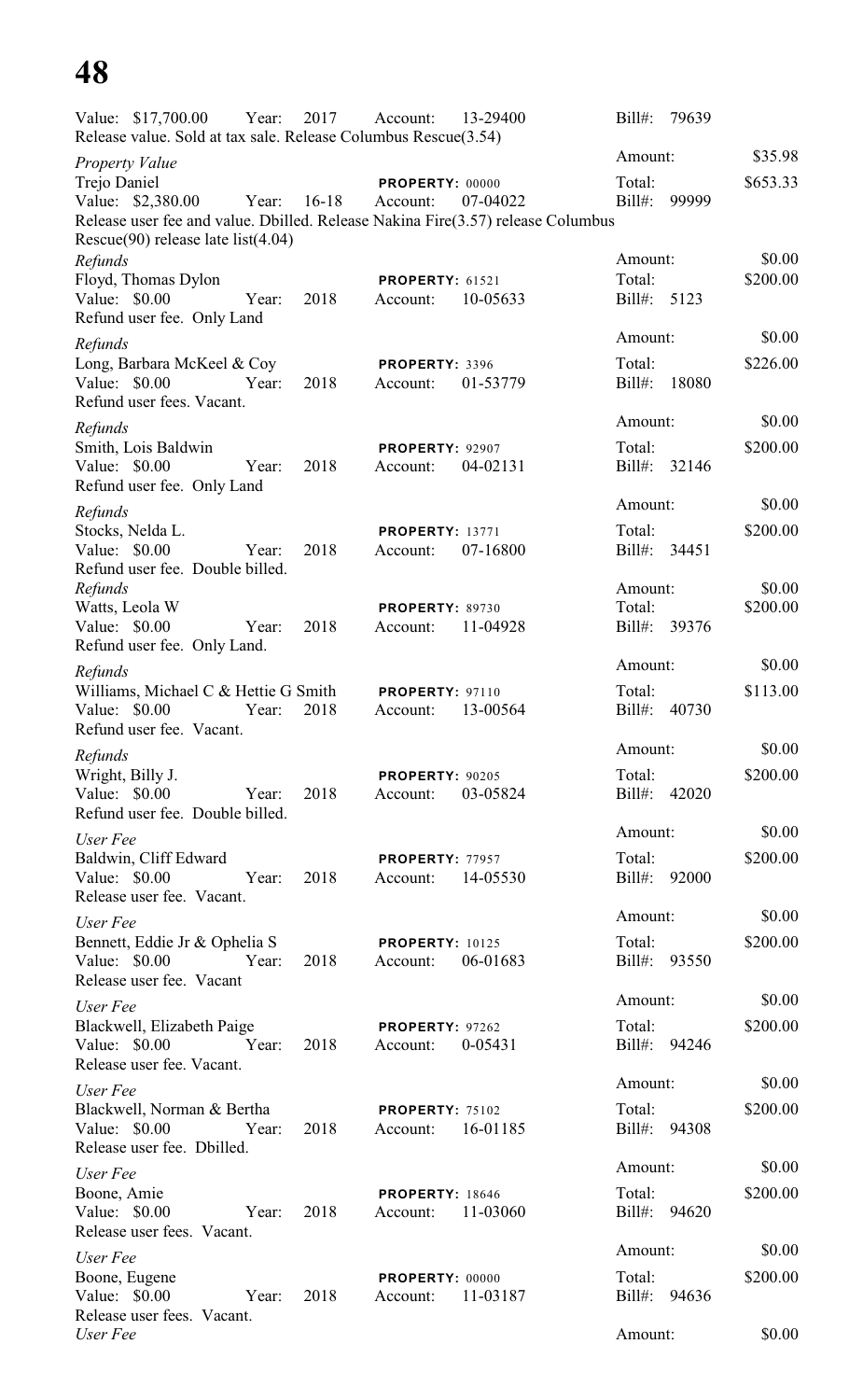| Brown, Beverly Goins<br>Value: \$0.00<br>Release user fee. Vacant.                                  | Year: | 2018 | PROPERTY: 98749<br>Account:                 | 05-02151 | Total:<br>Bill#: 95593    |       | \$200.00 |
|-----------------------------------------------------------------------------------------------------|-------|------|---------------------------------------------|----------|---------------------------|-------|----------|
| User Fee                                                                                            |       |      |                                             |          | Amount:                   |       | \$0.00   |
| Burns, W O Heirs<br>Value: \$0.00<br>Release user fee. Vacant                                       | Year: | 2018 | <b>PROPERTY: 27869</b><br>Account: 15-07980 |          | Total:<br>Bill#: 96947    |       | \$200.00 |
| User Fee                                                                                            |       |      |                                             |          | Amount:                   |       | \$0.00   |
| Cartrett, Samuel E & Paula W<br>Value: \$0.00<br>Release user fees. Dbilled.                        | Year: | 2018 | PROPERTY: 23625<br>Account: 13-07510        |          | Total:<br>Bill#: 98310    |       | \$200.00 |
| User Fee                                                                                            |       |      |                                             |          | Amount:                   |       | \$0.00   |
| Cartrette, Larry Ryan<br>Value: \$0.00<br>Release user fee. Vacant                                  | Year: | 2018 | PROPERTY: 89973<br>Account:                 | 09-02450 | Total:<br>Bill#: 98464    |       | \$200.00 |
| User Fee                                                                                            |       |      |                                             |          | Amount:                   |       | \$0.00   |
| Clemmons, Sandra Faye<br>Value: \$0.00<br>Release user fees.                                        | Year: | 2018 | <b>PROPERTY: 18861</b><br>Account:          | 11-05230 | Total:<br>Bill#: 99191    |       | \$400.00 |
| User Fee                                                                                            |       |      |                                             |          | Amount:                   |       | \$0.00   |
| Clewis, Carleen Long<br>Value: \$0.00<br>Release user fee. Dbilled.                                 | Year: | 2018 | PROPERTY: 7324<br>Account:                  | 03-03339 | Total:<br>Bill#: 99215    |       | \$200.00 |
| User Fee                                                                                            |       |      |                                             |          | Amount:                   |       | \$0.00   |
| Creech, Justin & tonya<br>Value: \$0.00<br>Release user fees. Vacant.                               | Year: | 2018 | PROPERTY: 94061<br>Account:                 | 07-03545 | Total:<br>$\text{Bill}$ : | 565   | \$200.00 |
| User Fee                                                                                            |       |      |                                             |          | Amount:                   |       | \$0.00   |
| Daniels, Theodore<br>Value: \$0.00<br>Release user fees. Vacant                                     | Year: | 2018 | PROPERTY: 00000<br>Account:                 | 15-01380 | Total:<br>Bill#:          | 1248  | \$200.00 |
| User Fee                                                                                            |       |      |                                             |          | Amount:                   |       | \$0.00   |
| Dowless, Stephanie Nicole<br>Value: \$0.00<br>Release user fee. Vacant.                             | Year: | 2018 | <b>PROPERTY: 26158</b><br>Account:          | 14-02718 | Total:<br>Bill#:          | 2390  | \$200.00 |
| User Fee                                                                                            |       |      |                                             |          | Amount:                   |       | \$0.00   |
| Edwards, Evon<br>Value: \$0.00<br>Release user fee. Dbilled.                                        | Year: | 2018 | <b>PROPERTY: 61535</b><br>Account:          | 16-03895 | Total:<br>Bill#: 3169     |       | \$200.00 |
| User Fee                                                                                            |       |      |                                             |          | Amount:                   |       | \$0.00   |
| Ferriola, Michael J.<br>Value: \$0.00<br>Release user fee. Vacant                                   | Year: | 2018 | <b>PROPERTY: 18907</b><br>Account:          | 11-01304 | Total:<br>Bill#: 4611     |       | \$200.00 |
| User Fee                                                                                            |       |      |                                             |          | Amount:                   |       | \$0.00   |
| Gore, Teila Maria<br>Value: \$0.00<br>Release user fee. Vacant and house will be burned.            | Year: | 2018 | PROPERTY: 7467<br>Account:                  | 03-02169 | Total:<br>Bill#: 8302     |       | \$200.00 |
| User Fee                                                                                            |       |      |                                             |          | Amount:                   |       | \$0.00   |
| Hayes, Glenn M. & Judith M<br>Value: \$0.00<br>Release user fee. Vacant.                            | Year: | 2018 | <b>PROPERTY: 17786</b><br>Account:          | 10-02018 | Total:<br>Bill#: 10912    |       | \$200.00 |
| User Fee                                                                                            |       |      |                                             |          | Amount:                   |       | \$0.00   |
| Hayes, Luther & Cherrie<br>Value: \$0.00<br>Release user fees on both properties. Billed with SWMH. | Year: | 2018 | <b>PROPERTY: 77708/76241</b><br>Account:    | 03-10809 | Total:<br>Bill#: 99999    |       | \$400.00 |
| User Fee                                                                                            |       |      |                                             |          | Amount:                   |       | \$0.00   |
| Hooks, Margie E<br>Value: \$0.00<br>Release user fee. Billed to Act#07-02733                        | Year: | 2018 | PROPERTY: 80384<br>Account:                 | 03-11508 | Total:<br>Bill#:          | 12845 | \$200.00 |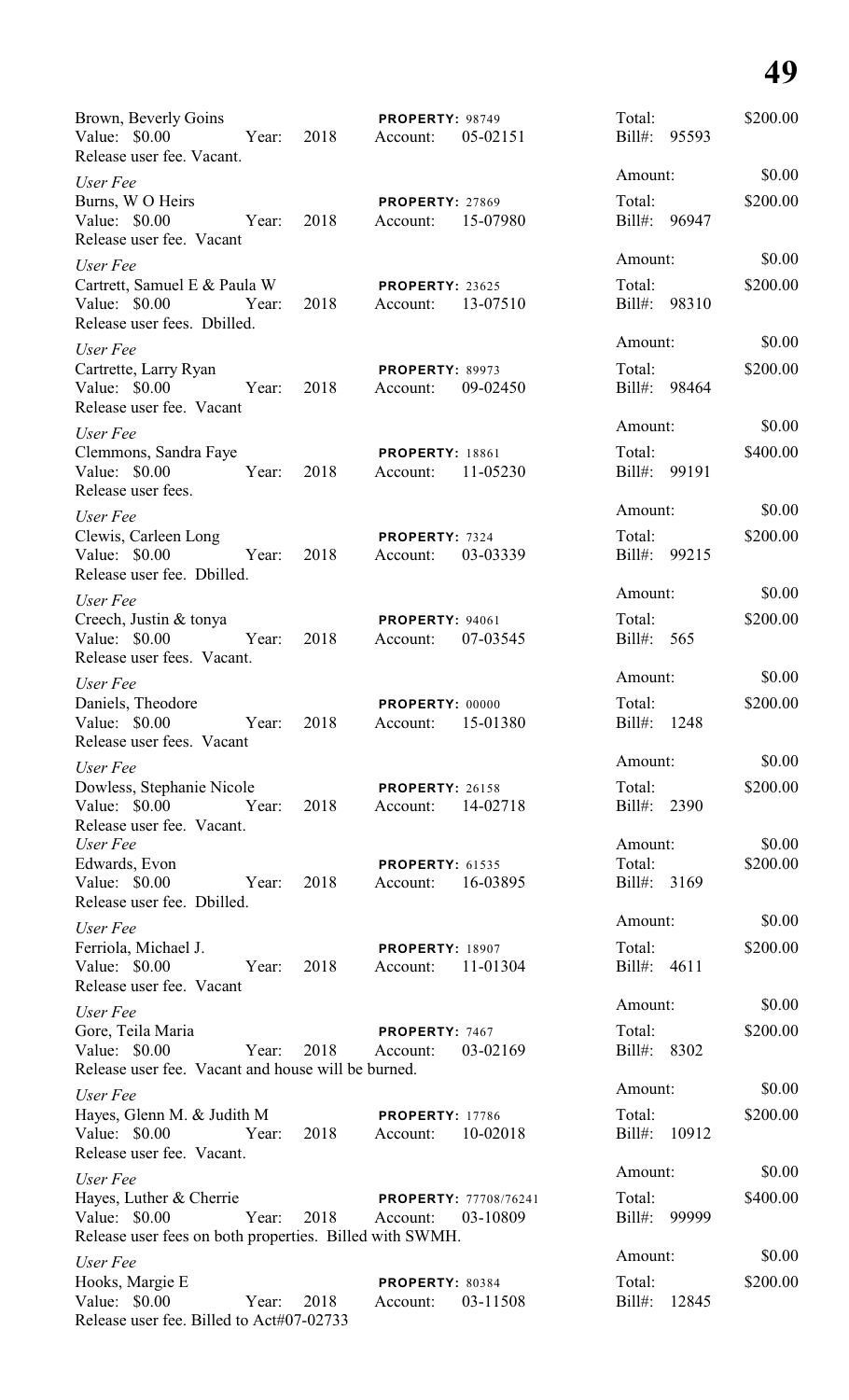| User Fee                                                                                                  |               |                                             |          | Amount:                           |       | \$0.00             |
|-----------------------------------------------------------------------------------------------------------|---------------|---------------------------------------------|----------|-----------------------------------|-------|--------------------|
| Howard, Vareline & Alfonza Sr<br>Value: $$0.00$<br>Year:<br>Release user fee. Vacant.                     | 2018          | PROPERTY: 83477<br>Account:                 | 04-04452 | Total:<br>Bill#:                  | 13118 | \$200.00           |
| User Fee                                                                                                  |               |                                             |          | Amount:                           |       | \$0.00             |
| Inman, Rudolph & Jinnie Mae<br>Value: \$0.00<br>Year:<br>Release user fee. Vacant land.                   | 2018          | PROPERTY: 2714<br>Account:                  | 01-46160 | Total:<br>Bill#: 13627            |       | \$400.00           |
| User Fee                                                                                                  |               |                                             |          | Amount:                           |       | \$0.00             |
| Jernigan, Rosa R.<br>Value: \$0.00<br>Year:<br>Release user fee. Vacant.                                  | 2018          | <b>PROPERTY: 19510</b><br>Account:          | 11-14580 | Total:<br>Bill#: 14740            |       | \$200.00           |
| User Fee<br>Jordan, Jack<br>Value: $$0.00$<br>Year:<br>Release user fee. Vacant                           | 2018          | <b>PROPERTY: 17313</b><br>Account:          | 09-16029 | Amount:<br>Total:<br>Bill#: 15587 |       | \$0.00<br>\$200.00 |
| User Fee                                                                                                  |               |                                             |          | Amount:                           |       | \$0.00             |
| Jordan, Jack<br>Value: \$0.00<br>Year:<br>Release user fee. Vacant                                        | 2018          | <b>PROPERTY: 15736</b><br>Account:          | 09-02745 | Total:<br>Bill#: 15590            |       | \$200.00           |
| User Fee                                                                                                  |               |                                             |          | Amount:                           |       | \$0.00             |
| Kelly, Hattie<br>Value: \$0.00<br>Year:<br>Release user fee. Dbilled.                                     | 2018          | <b>PROPERTY: 24360</b><br>Account:          | 13-03439 | Total:<br>Bill#: 15948            |       | \$200.00           |
| User Fee                                                                                                  |               |                                             |          | Amount:                           |       | \$0.00             |
| Long, Addie (Heirs)<br>Value: \$0.00<br>Year:<br>Release user fee. Vacant                                 | 2018          | PROPERTY: 87461<br>Account:                 | 03-01327 | Total:<br>Bill#: 18069            |       | \$200.00           |
| User Fee                                                                                                  |               |                                             |          | Amount:                           |       | \$0.00             |
| MCCrimmon, Jesse & Sadie<br>Release user fee. Vacant.                                                     |               | <b>PROPERTY: 28961</b>                      |          | Total:<br>Bill#: 19968            |       | \$200.00           |
| User Fee                                                                                                  |               |                                             |          | Amount:                           |       | \$0.00             |
| MCPherson, Carolyn Y & John Phillip PROPERTY: 79408<br>Value: \$0.00 Year:<br>Release 3 cans. Overbilled. |               | 2018 Account: 05-04284                      |          | Total:<br>Bill#: 20895            |       | \$600.00           |
| User Fee                                                                                                  |               |                                             |          | Amount:                           |       | \$0.00             |
| Mills, Clara<br>Value: \$0.00 Year: 2018<br>Release user fee. Dbilled.                                    |               | <b>PROPERTY: 79423</b><br>Account: 06-26084 |          | Total:<br>Bill#: 21903            |       | \$200.00           |
| User Fee                                                                                                  |               |                                             |          | Amount:                           |       | \$0.00             |
| Mobley, Betty Joe & Ruth<br>Value: \$0.00 		 Year: 2018 	 Account: 11-17740<br>Release user fee. Vacant.  |               | <b>PROPERTY: 19699</b>                      |          | Total:<br>Bill#: 22299            |       | \$200.00           |
| User Fee                                                                                                  |               |                                             |          | Amount:                           |       | \$0.00             |
| Nealey, Cody Ridge<br>Value: \$0.00 Year:<br>Release user fee. Vacant.                                    | 2017          | <b>PROPERTY: 11539</b><br>Account: 06-01325 |          | Total:<br>Bill#: 79312            |       | \$116.00           |
| User Fee                                                                                                  |               |                                             |          | Amount:                           |       | \$0.00             |
| Packer, Kathy Diane<br>Value: \$0.00 Year: 2018 Account: 13-31622<br>Release user fee. Dbilled.           |               | PROPERTY: 25241                             |          | Total:<br>Bill#: 24693            |       | \$200.00           |
| User Fee                                                                                                  |               |                                             |          | Amount:                           |       | \$0.00             |
| Parker, Jimmy Jr<br>Year: 17-18 Account:<br>Value: \$0.00<br>Release user fees. Vacant.                   |               | <b>PROPERTY: 00000</b>                      | 01-68448 | Total:<br>Bill#: 99999            |       | \$403.00           |
| User Fee                                                                                                  |               |                                             |          | Amount:                           |       | \$0.00             |
| Peacock, Daniel Thelston & Wife PROPERTY: 25265<br>Value: \$0.00 Year:                                    | 2018 Account: |                                             | 13-32080 | Total:<br>Bill#: 25254            |       | \$113.00           |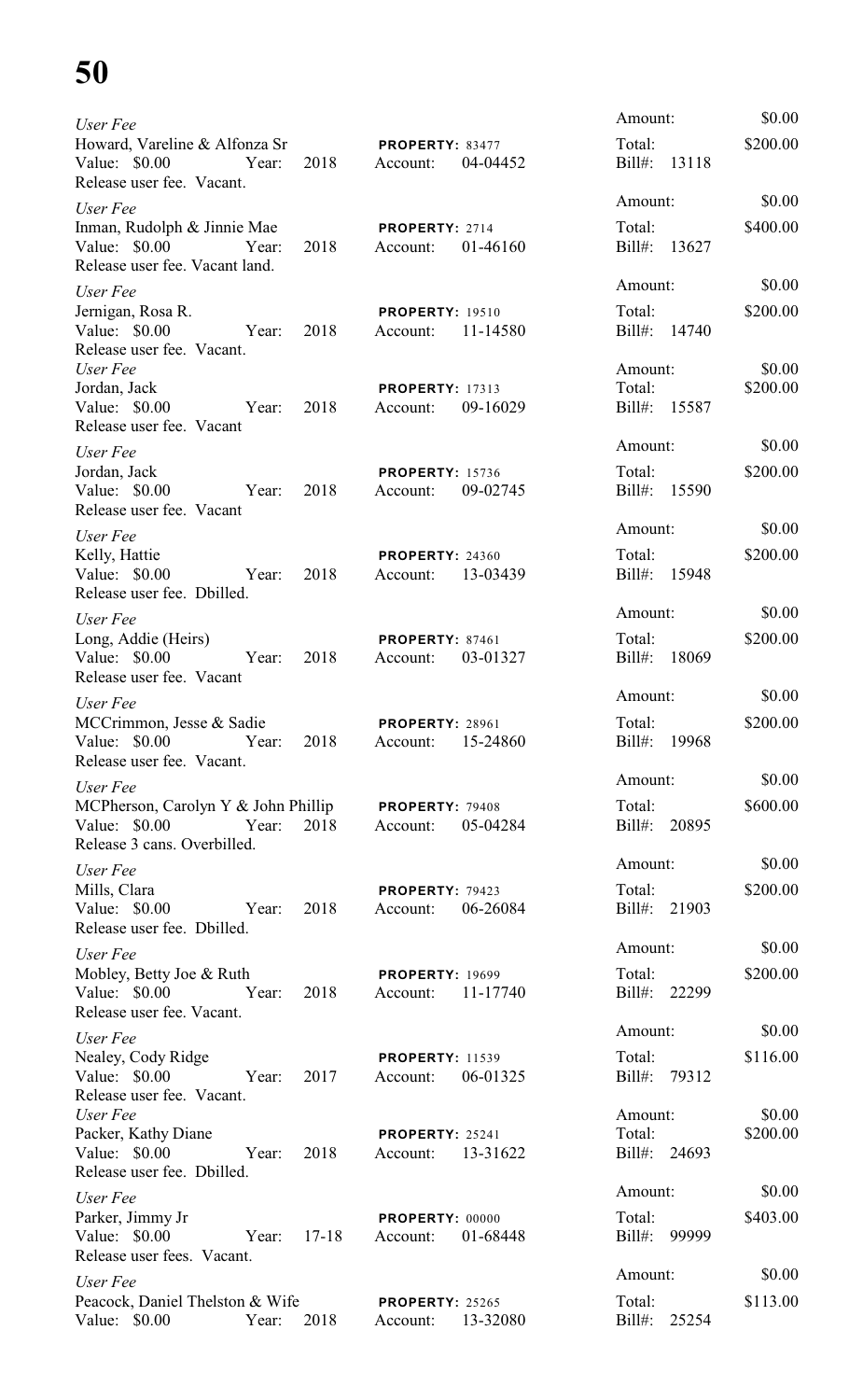| Release user fee. Vcant.                                                                                |           |                                    |          |                                   |       |                    |
|---------------------------------------------------------------------------------------------------------|-----------|------------------------------------|----------|-----------------------------------|-------|--------------------|
| User Fee                                                                                                |           |                                    |          | Amount:                           |       | \$0.00             |
| Prevatte, Randy Dean<br>Value: \$0.00<br>Year:<br>Release user fee. Only has one can                    | 2018      | PROPERTY: 94762<br>Account:        | 12-22518 | Total:<br>$Bill#$ :               | 26703 | \$200.00           |
| User Fee                                                                                                |           |                                    |          | Amount:                           |       | \$0.00             |
| Pugh, Mable (Heirs) & Della Mae Lewis<br>Value: \$0.00<br>Year:<br>Release user fee. Dbilled.           | 2018      | <b>PROPERTY: 88583</b><br>Account: | 06-00945 | Total:<br>Bill#: 27241            |       | \$200.00           |
| User Fee                                                                                                |           |                                    |          | Amount:                           |       | \$0.00             |
| Sellers, Jessica Manning & Danny Odell<br>Value: \$0.00<br>Year:<br>Release user fee. Dbilled.          | 2018      | <b>PROPERTY: 81959</b><br>Account: | 09-04519 | Total:<br>$Bill#$ :               | 30054 | \$200.00           |
| User Fee                                                                                                |           |                                    |          | Amount:                           |       | \$0.00             |
| Simpson, David W (ETALS)<br>Value: \$0.00<br>Year:<br>Release user fee. Doesn't have a can.             | 2018      | <b>PROPERTY: 29440</b><br>Account: | 15-04248 | Total:<br>$Bill#$ :               | 31183 | \$200.00           |
| User Fee                                                                                                |           |                                    |          | Amount:                           |       | \$0.00             |
| Stanley, Jeffrey Lee<br>Value: \$0.00<br>Year:<br>Release user fee. Dbilled.                            | 2018      | PROPERTY: 76688<br>Account:        | 09-04150 | Total:<br>$Bill#$ :               | 33762 | \$200.00           |
| User Fee                                                                                                |           |                                    |          | Amount:                           |       | \$0.00             |
| Stephens, Annie S. (Heirs)<br>Value: \$0.00<br>Year:<br>Release user fee. Vacant.                       | 2018      | <b>PROPERTY: 77118</b><br>Account: | 11-26084 | Total:<br>$Bill#$ :               | 33993 | \$200.00           |
| User Fee<br>Tedder, Carl Roosevelt<br>Value: \$0.00<br>Year:<br>Release user fee. 1 vacant.             | 2018      | <b>PROPERTY: 61567</b><br>Account: | 11-26820 | Amount:<br>Total:<br>Bill#: 35723 |       | \$0.00<br>\$200.00 |
|                                                                                                         |           |                                    |          | Amount:                           |       | \$0.00             |
| User Fee<br>Todd, James Larue II<br>Value: \$0.00<br>Year:<br>Release user fees. Billed to Act#13-05345 | $17 - 18$ | PROPERTY: 98198<br>Account:        | 13-02258 | Total:<br>Bill#:                  | 99999 | \$362.47           |
| User Fee                                                                                                |           |                                    |          | Amount:                           |       | \$0.00             |
| Wooten, Viola(Heirs)<br>Value: \$0.00<br>Year:<br>Release user fee. Vacant.                             | 2018      | <b>PROPERTY: 26050</b><br>Account: | 13-45518 | Total:<br>Bill#: 41750            |       | \$200.00           |

#### **Agenda Item #19: PUBLIC INPUT:**

Chairman Burroughs opened the floor for Public Input, and requested Amanda B. Prince, County Attorney, to orally read the policy on Public Address to the Board. Ms. Prince orally read the policy in its entirety. The following spoke.

- 1. **Christopher Schuh, 5217 Miller Road, Tabor City, NC 28463:** stated the following: -When I attended the meeting a few weeks ago, a request was made by Commissioner Bullard to County Manager Stephens to send a letter stating what needed to be done to have the power on my panel box;
	- -I have not received that letter;
	- -I am asking that this letter be received by me post haste or the power to be turned on;
	- -I would like to ask why this letter has not been received;

-I understand that the Board is responsible for this now;

-I have received a letter from the County Attorney stating the Board has this responsibility; **and**

-It has been seven (7) months trying to get electricity to this panel box.

2. **Johnny Edge:** stated the following:

-I wanted to relay to the Commissioners how important it is to unify Columbus County; **and**

-I urge everyone who is watching this to be at the meeting on Saturday.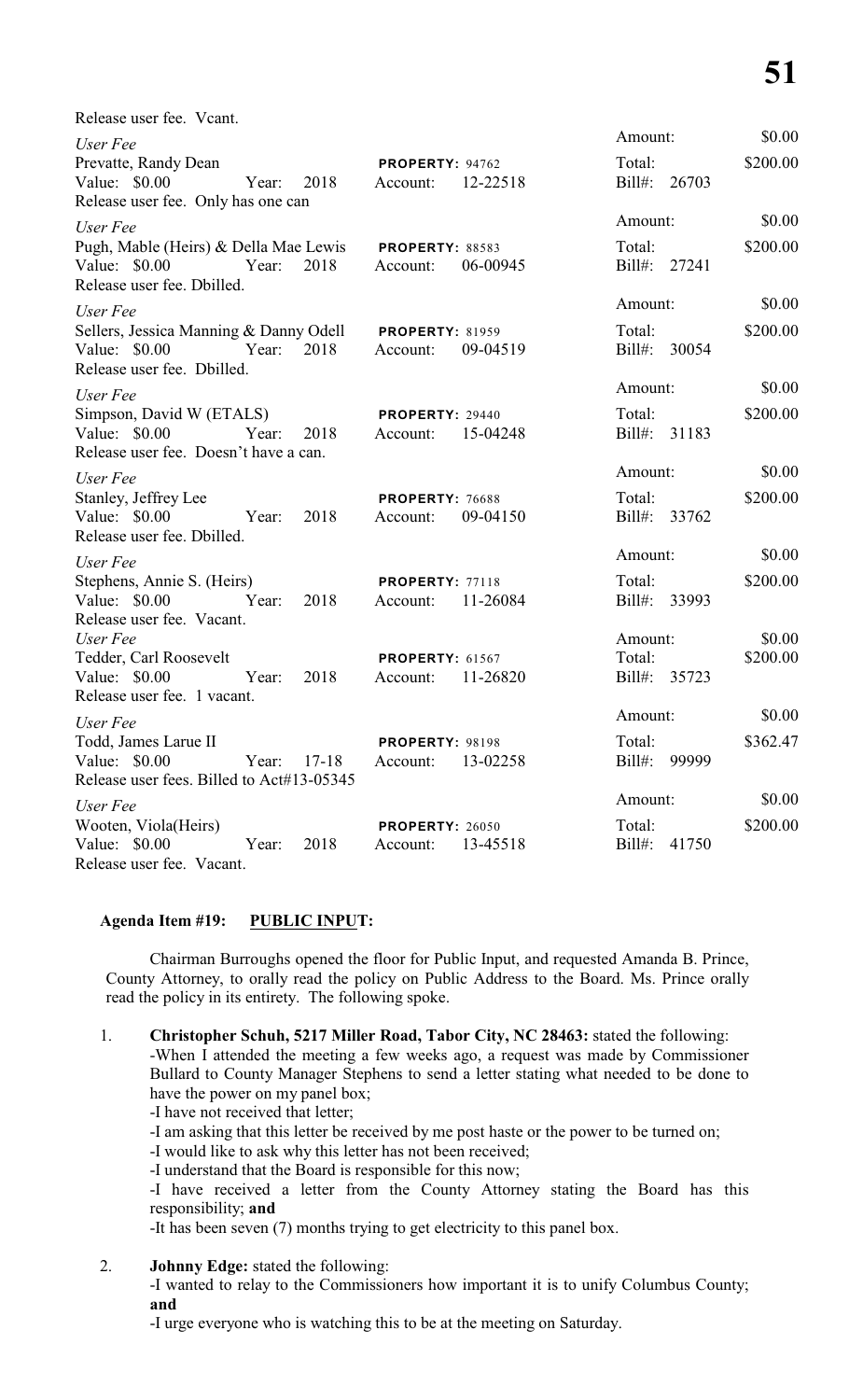### **Agenda Item #20: COMMENTS:**

Chairman Burroughs opened the floor for comments. The following spoke.

#### A. **Department Managers:**

#### 1. **Kimberly Smith, Health Director:** stated the following:

-I would like to announce the Health Department is partnering with the Levine Cancer Institute to bring the Lung BASES for Life Program;

-This is a comprehensive mobile lung screening program and navigation program; -BASES stands for Bringing Awareness Screening and Education to improve Survivorship;

-This program was brought in by a generous grant of \$1.6 Million from the Bristol Myers Squibb Foundation to provide lung cancer screenings and coordinating care to uninsured high-risk patients for lung disease;

-Lung cancer is the leading cause of cancer in men and women nationwide; **and** -The criteria for patients to qualify is age 55-77 years old, and that a 30 year smoker at a pack a day.

2. **Bobbie Faircloth, Finance Director:** I would like to introduce Dillon Bowen as the new Deputy Finance Director.

#### B. **Board of Commissioners:**

1. **Commissioner McDowell:** stated the following:

-I have received multiple calls from Crusoe relative to water standing in the ditches and the debris from the hurricanes;

-I am requesting that the Administration staff write a letter to the North Carolina Department of Transportation and ask about if there any funds left from the hurricane monies that were received to see if they could do some minor cleaning of the ditches;

-I have received several calls about noises and we need to enforce the Noise Ordinance; **and**

–There is trash everywhere scattered in Columbus County, and we need some incentive to clean Columbus County up.

### 2. **Commissioner Bullard:** stated the following:

-I have Open House on this Saturday and will not be able to attend the Unify Columbus;

-Mr. Nobles, how is the water on Otto-Nance Road coming along?;

-I need someone to call the State about water staying in the ditches on Otto-Nance Road;

-The contractors performing the FEMA jobs are sluggish and needs to be encouraged for shorter lengths of time for the jobs; **and**

-I have received a letter from Wilkes Corporation asking for a Letter of Support from this Board for their broadband infrastructure.

### **MOTION:**

Commissioner Bullard made a motion to approve a Letter of Support from this Board to Riverstreet for expansion of Broadband infrastructure, seconded by Commissioner Prevatte. The motion unanimously passed.

#### 3. **Commissioner Prevatte:** stated the following:

-I have the same situation with the FEMA jobs and the contractors thinking that nothing will be done about their extension of time doing the work;

-Thank you Kim for getting the grant for lung screening;

-Let's remember the young lady in South Carolina that was murdered; **and** -I would like for this Board to go back to hearing Public Input at the beginning of the meeting.

#### 4. **Commissioner McMillian:** stated the following:

-I am receiving calls relative to no county water or fire hydrants being on several roads;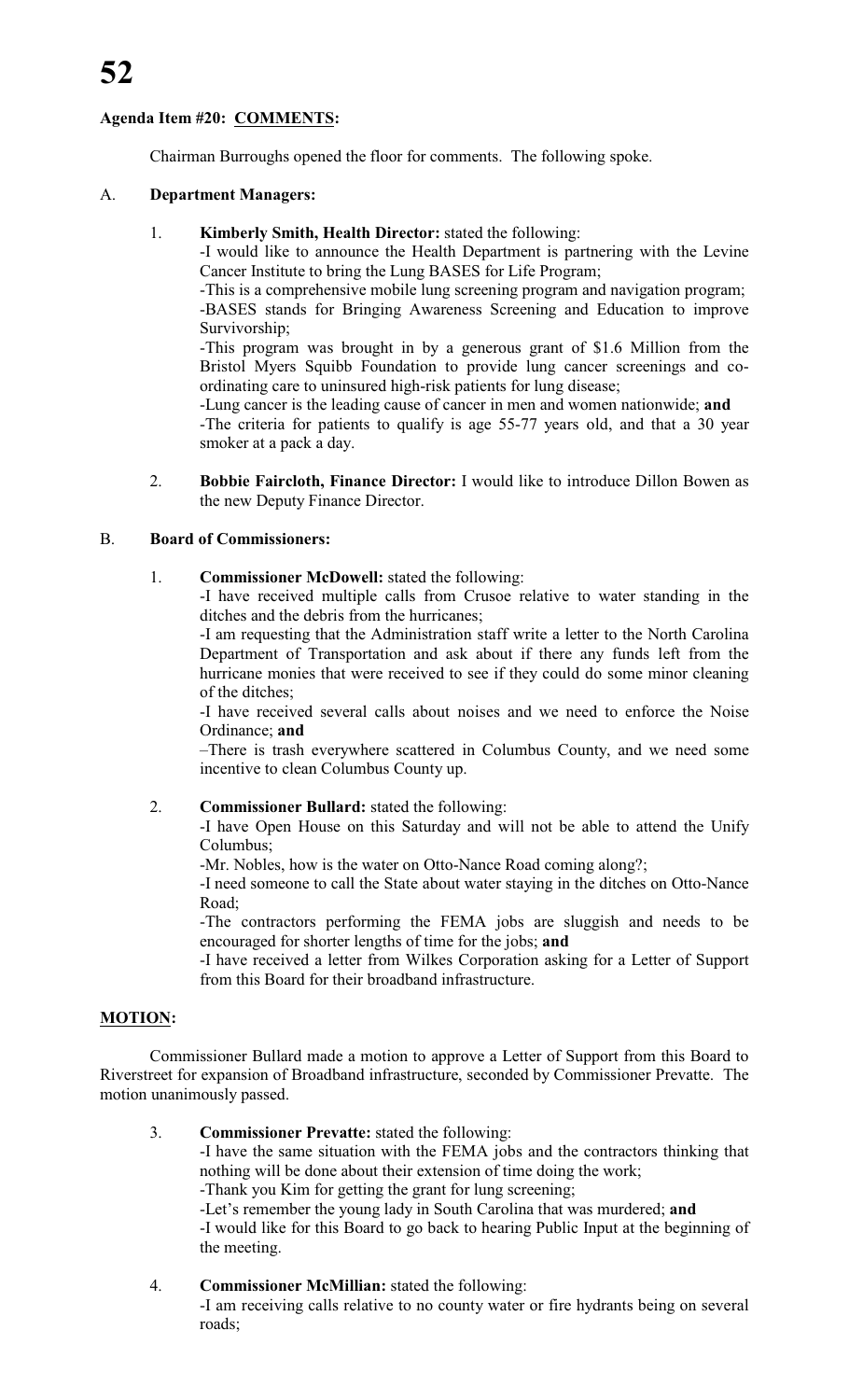-It was a privilege to meet with Senator Danny Britt and Representative Jones who express their willingness to come before this Board and inform us how they could help Columbus County.

#### **MOTION:**

Commissioner McMillian made a motion to contact Senator Danny Britt and Representative Brenden Jones to attend a Board Meeting and share information about the ways they can help Columbus County obtain funding for the projects that are needed, seconded by Commissioner Bullard. The motion unanimously passed.

#### 5. **Vice Chairman Russ:** stated the following:

-The litter that is being thrown out of vehicles by passengers is all over Columbus County, and is not being picked up, and this is a bad reflection of our County; -During our Board Retreat, we need to address the Noise Ordinance; **and** -Someone needs to contact the prison relative to utilizing the inmates for picking up litter as was presented to the Board previously.

After discussion was conducted by the Board relative to utilizing inmate labor for trash pickup, it was the general consensus for Michael H. Stephens, County Manager to make the necessary arrangements for inmate labor to be utilized for trash pickup.

6. **Commissioner Byrd:** stated the following:

-During the construction phase of the Hallsboro overpass would be an ideal time to run water lines to be utilized for the west and north side of Highway 74-76 to curtail the cost; **and**

-We have received information relative to gun rights by Cherokee and Pender Counties, and we need to go on record that Columbus County does oppose this action.

### **MOTION:**

Commissioner Byrd made a motion for the County Manager or the County Attorney contact Cherokee or Pender County relative to information on gun rights, seconded by Commissioner Bullard. The motion unanimously passed.

7. **Chairman Burroughs:** stated the following:

-I participated in a NCACC General Government Steering Committee Meeting last week and there is a House Bill that will allow counties to place infrastructure for fiber-optic cable for broadband;

-We had a NCACC in Elizabethtown and several Board members attended and they discussed the Dig First Bill; **and**

-We had a good attendance at the Cape Fear Council of Governments Banquet and I appreciate everyone that attended.

#### **RECESS REGULAR SESSION and enter into CLOSED SESSION in ACCORDANCE with N.C.G.S. § 143-318.11 (a) (3) ATTORNEY-CLIENT PRIVILEGE and (6) PERSONNEL:**

At 7:50 P.M., Commissioner Byrd made a motion to recess Regular Session and enter into Closed Session in accordance with N.C.G.S. § 143-318.11(a) (3) Attorney-Client Privilege and (6) Personnel, after a five (5) minutes recess seconded by Commissioner McDowell. The motion unanimously passed.

#### **Agenda Item 21: CLOSED SESSION in ACCORDANCE with N.C.G.S. § 143.318- 11(a) (3) ATTORNEY-CLIENT PRIVILEGE and (6) PERSONNEL:**

No official action was taken.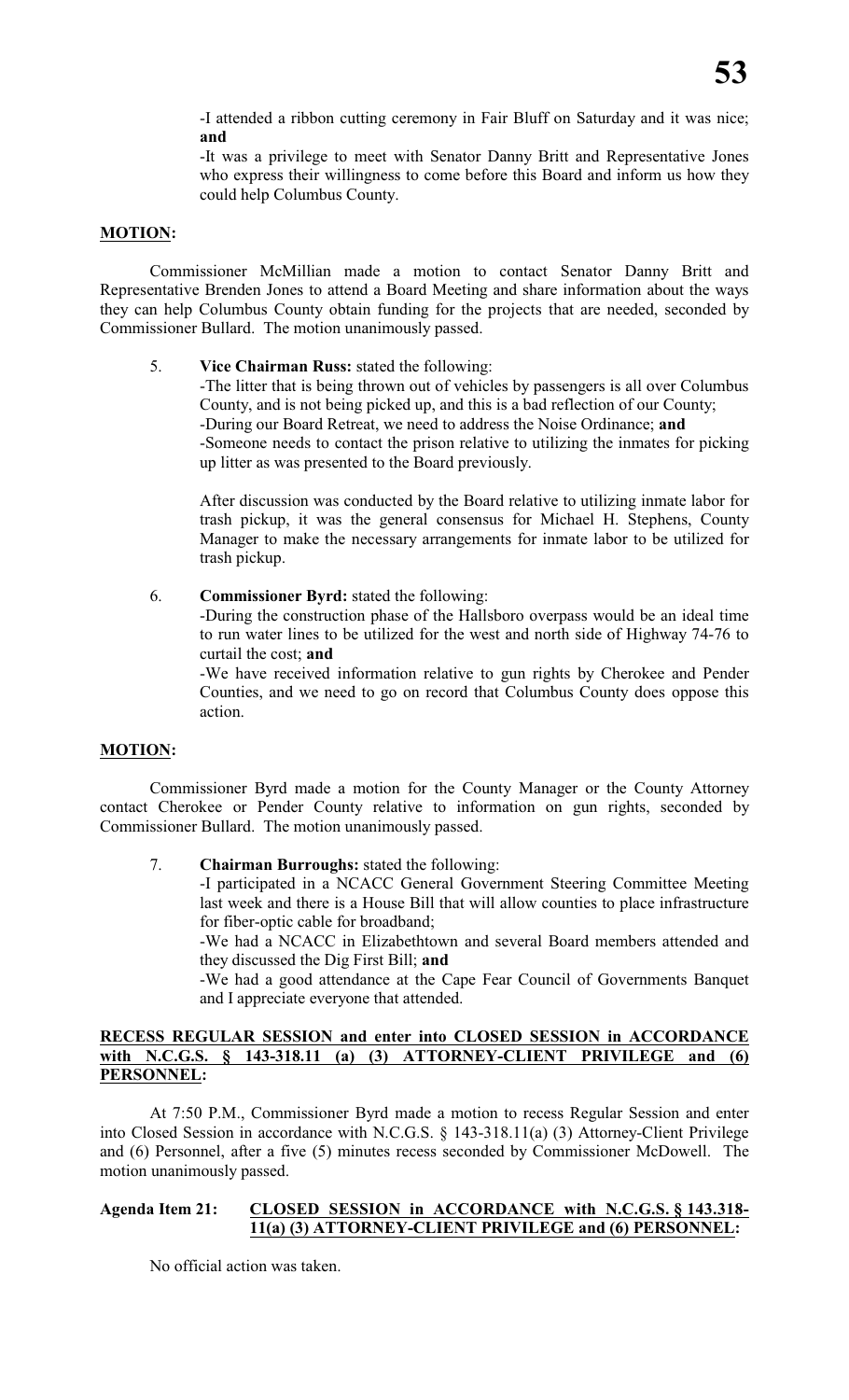#### **ADJOURN CLOSED SESSION and resume REGULAR SESSION:**

At 8:51 P.M., Commissioner Byrd made a motion to adjourn Closed Session and resume Regular Session, seconded by Vice Chairman Russ. The motion unanimously passed.

#### **READING and APPROVAL of CLOSED SESSION GENERAL ACCOUNT:**

Chairman Burroughs requested that Amanda B. Prince, County Attorney, orally read the Closed Session General Account. Ms. Prince orally read the following: *"The County Commissioners discussed with the County Attorney pending litigation and personnel matters"*.

Commissioner Byrd made a motion to approve the Closed Session General Account, seconded by Commissioner McDowell. The motion unanimously passed.

#### **Agenda Item #22: ADJOURNMENT:**

At 8:53 P.M., Commissioner Prevatte made a motion to adjourn, seconded by Commissioner McDowell. The motion unanimously passed.

**\_\_\_\_\_\_\_\_\_\_\_\_\_\_\_\_\_\_\_\_\_\_\_\_\_\_\_\_ \_\_\_\_\_\_\_\_\_\_\_\_\_\_\_\_\_\_\_\_\_\_\_\_\_\_\_\_\_\_**

#### **APPROVED:**

**JUNE B. HALL, Clerk to Board TRENT BURROUGHS, Chairman**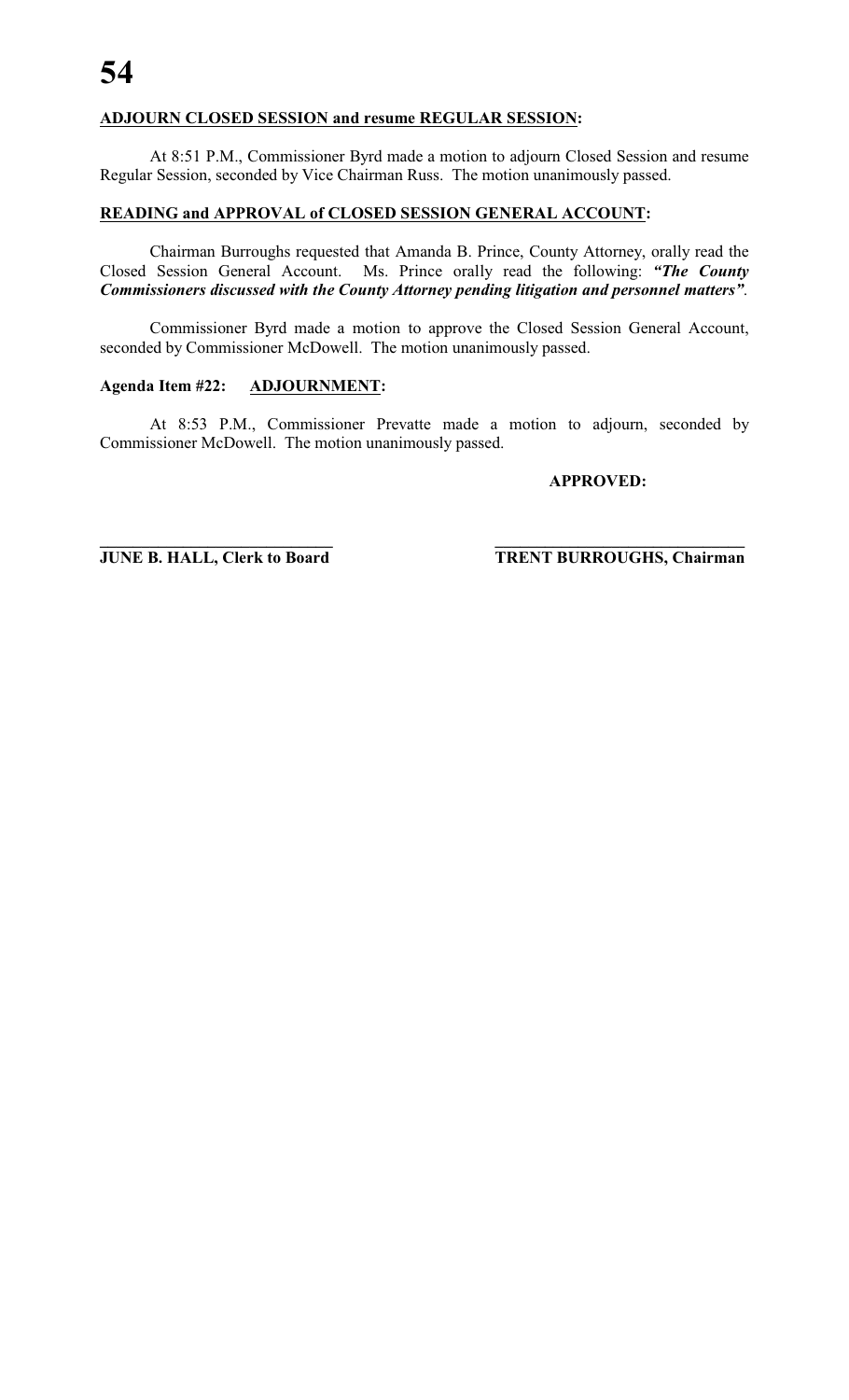#### **COLUMBUS COUNTY WATER and SEWER DISTRICTS I, II, III, IV AND V COMBINATION BOARD MEETING Monday, April 01, 2019 7:12 P.M.**

The Honorable Columbus County Commissioners met on the above stated date and at the above stated time in the Dempsey B. Herring Courthouse Annex Building, located at 112 West Smith Street, Whiteville, North Carolina, to act as the Columbus County Water and Sewer District I Board.

#### **COMMISSIONERS PRESENT: APPOINTEES PRESENT:**

Giles E. Byrd Ricky Bullard Charles T. McDowell

**Trent Burroughs, Chairman** Mike Stephens, **County Manager** P. Edwin Russ, **Vice-Chairman** Amanda B. Prince, **County Attorney** Jerome McMillian June B. Hall, **Clerk to the Board** James E. Prevatte Bobbie Faircloth, **Finance Officer**

#### **MEETING CALLED TO ORDER:**

At 7:12 P.M., Chairman Trent Burroughs called the **combination meeting** of Columbus County Water and Sewer Districts I, II, III, IV and V Board Meeting to order.

#### **Agenda Item #14: COLUMBUS COUNTY WATER and SEWER DISTRICTS I, II, III, IV and V - APPROVAL of BOARD MEETING MINUTES:**

March 18, 2019 **Combination Meeting** of Columbus County Water and Sewer Districts I, II, III, IV and V Board Meeting **(5 sets)**

Commissioner McDowell made a motion to approve the March 18, 2019 Columbus County Water and Sewer District I Board Meeting Minutes, as recorded, seconded by Commissioner Bullard. The motion unanimously passed.

#### **Agenda Item #15: COLUMBUS COUNTY WATER and SEWER DISTRICTS I, II, III, IV AND V - APPROVAL of MONTHLY BILLING ADJUSTMENTS:**

Harold Nobles, Public Utilities Director, requested Board approval ofthe following Monthly Billing Adjustments for October, November and December, 2018.

#### **DISTRICT I ADJUSTMENTS FOR OCTOBER, NOVEMBER, & DECEMBER 2018**

| <b>DATE</b> | ACCT#       | <b>ACT NAME</b>        | ADJ AMT      | <b>REASON FOR ADJUSTMENT</b> |
|-------------|-------------|------------------------|--------------|------------------------------|
| 10/31/2018  | 206380.0098 | GEORGE & TYRA JONES JR | $$$ (894.10) | LEAK ADJUSTMENT              |
| 11/9/2018   | 101530.0098 | NORMAN OLSON           | $$$ (35.00)  | <b>POSTING ERROR</b>         |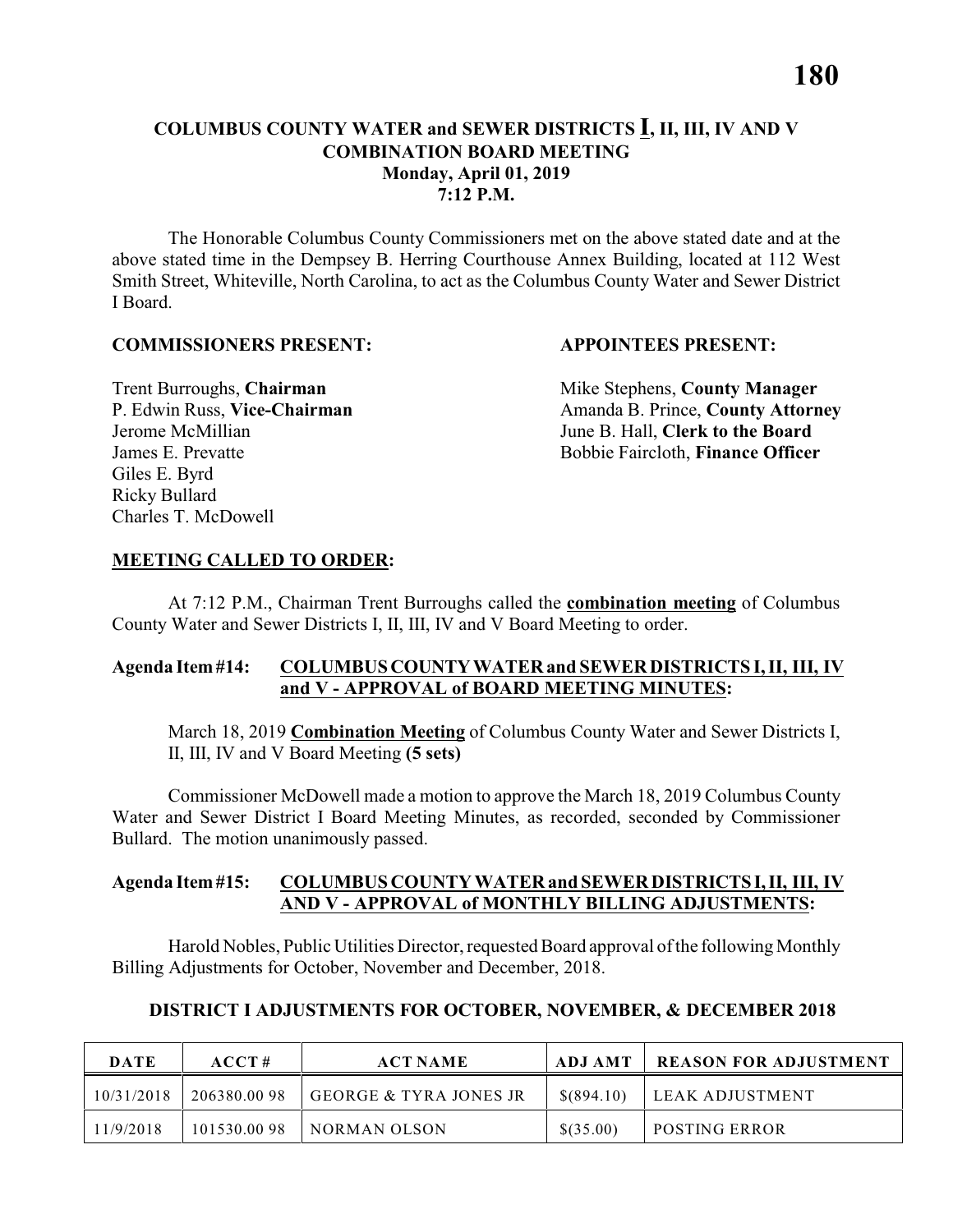| <b>DATE</b> | ACCT#        | <b>ACT NAME</b>                   | <b>ADJ AMT</b> | <b>REASON FOR ADJUSTMENT</b> |
|-------------|--------------|-----------------------------------|----------------|------------------------------|
| 11/9/2018   | 112403.0098  | <b>IRENE GODWIN WARD</b>          | \$(70.10)      | <b>LEAK ADJUSTMENT</b>       |
| 11/9/2018   | 200540.0098  | <b>LINDA JACOBS</b>               | \$(30.00)      | <b>POSTING ERROR</b>         |
| 11/9/2018   | 201031.0098  | <b>LINDA JORDAN</b>               | \$(65.00)      | <b>LEAK ADJUSTMENT</b>       |
| 11/9/2018   | 204140.0098  | <b>IRENE F. PHIPPS</b>            | \$(30.00)      | POSTING ERROR                |
| 11/9/2018   | 204180.0098  | <b>WAYNE SMALL</b>                | \$(30.00)      | <b>POSTING ERROR</b>         |
| 11/9/2018   | 204220.0098  | TONY JOHNSON                      | \$(30.00)      | POSTING ERROR                |
| 11/9/2018   | 206190.0098  | <b>EARLINE J. FIPPS</b>           | \$(30.00)      | POSTING ERROR                |
| 11/9/2018   | 206380.0098  | <b>GEORGE &amp; TYRA JONES JR</b> | \$(303.15)     | <b>LEAK ADJUSTMENT</b>       |
| 11/9/2018   | 206530.0097  | <b>JOAN HUMPHREY</b>              | \$(60.00)      | <b>LEAK ADJUSTMENT</b>       |
| 11/9/2018   | 206547.0097  | <b>BUREN CLAYTON WRIGHT</b>       | \$(30.00)      | <b>POSTING ERROR</b>         |
| 11/9/2018   | 206630.0097  | MICHAEL JAMES COX                 | \$(25.00)      | <b>LEAK ADJUSTMENT</b>       |
| 11/9/2018   | 206670.0098  | KENNETH H. JORDAN                 | \$(30.00)      | <b>POSTING ERROR</b>         |
| 11/9/2018   | 206680.0098  | <b>CHARLES L. JORDAN</b>          | \$(30.00)      | POSTING ERROR                |
| 11/9/2018   | 301980.0098  | VICTORIA M CARTERET               | \$(30.00)      | POSTING ERROR                |
| 11/9/2018   | 303570.0098  | DONNA/MAXIE HAMMOND               | \$(55.00)      | <b>LEAK ADJUSTMENT</b>       |
| 11/9/2018   | 602650.0098  | PHYLLIS A. STEVENSON              | \$(161.78)     | <b>LEAK ADJUSTMENT</b>       |
| 11/9/2018   | 403847.0097  | TARA MICHELLE STUTTS              | \$(35.00)      | POSTING ERROR                |
| 11/9/2018   | 404350.0098  | PAMELA STRICKLAND                 | \$(30.00)      | POSTING ERROR                |
| 12/17/2018  | 102610.0092  | LISA B DENONCOUR                  | \$(513.25)     | <b>LEAK ADJUSTMENT</b>       |
| 12/17/2018  | 104460.00 97 | STEPHANIE SAUCEDO                 | \$(38.20)      | <b>LEAK ADJUSTMENT</b>       |
| 12/17/2018  | 207635.0097  | PEGGY G MILLER                    | \$(30.00)      | POSTING ERROR                |
| 12/17/2018  | 601140.0098  | LEON T JR. SMITH                  | \$(824.79)     | <b>LEAK ADJUSTMENT</b>       |
| 12/17/2018  | 402950.0098  | DARREL R. DANIELS                 | \$(30.00)      | <b>POSTING ERROR</b>         |
| 12/17/2018  | 403090.0097  | <b>DARREL DANIELS</b>             | \$(30.00)      | <b>POSTING ERROR</b>         |
| 12/17/2018  | 404428.0098  | <b>SHARLENE GREEN</b>             | \$(110.42)     | <b>LEAK ADJUSTMENT</b>       |

Commissioner Byrd made a motion to approve the monthly billing adjustments for October, November and December, 2018, seconded byCommissioner McMillian. The motion unanimously passed.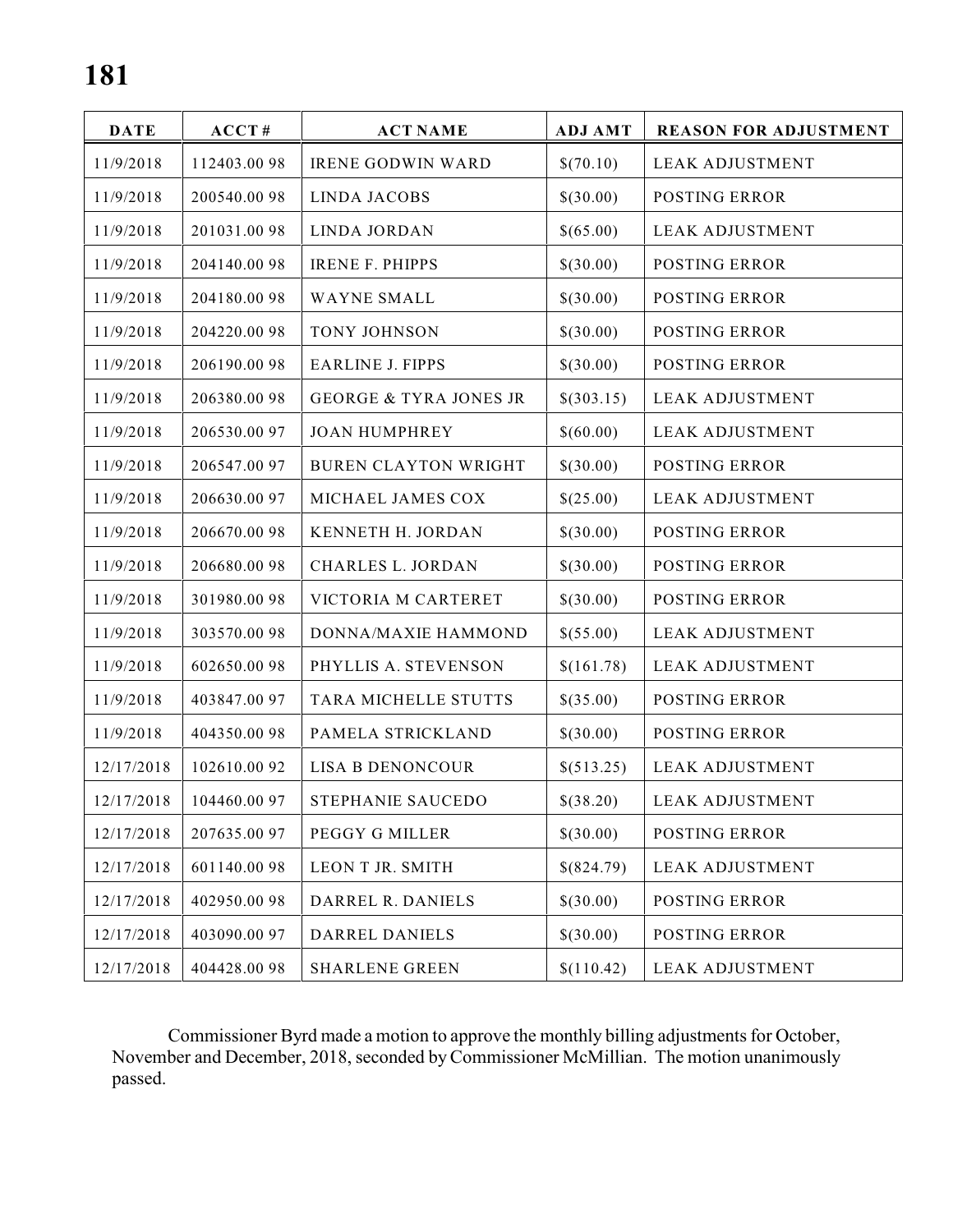### **ADJOURNMENT:**

At 7:15 P.M., Commissioner Prevatte made a motion to adjourn, seconded by Commissioner Byrd. The motion unanimously passed.

\_\_\_\_\_\_\_\_\_\_\_\_\_\_\_\_\_\_\_\_\_\_\_\_\_\_\_\_\_ \_\_\_\_\_\_\_\_\_\_\_\_\_\_\_\_\_\_\_\_\_\_\_\_\_\_\_\_\_\_\_\_\_\_\_

**APPROVED:**

**JUNE B. HALL, Clerk to Board TRENT BURROUGHS, Chairman**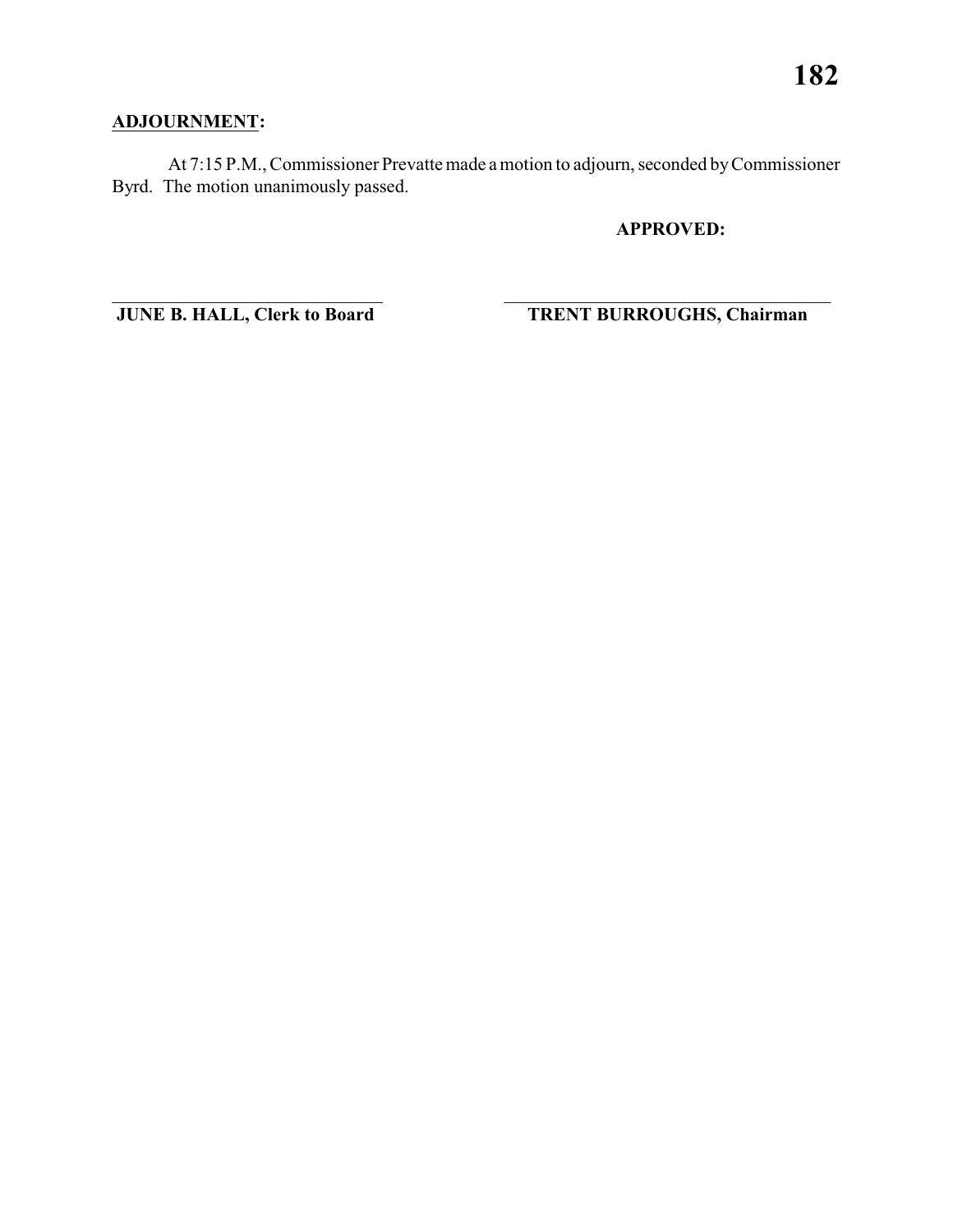#### **COLUMBUS COUNTY WATER and SEWER DISTRICTS I, II, III, IV AND V COMBINATION BOARD MEETING Monday, April 01, 2019 7:12 P.M.**

The Honorable Columbus County Commissioners met on the above stated date and at the above stated time in the Dempsey B. Herring Courthouse Annex Building, located at 112 West Smith Street, Whiteville, North Carolina, to act as the Columbus County Water and Sewer District II Board.

#### **COMMISSIONERS PRESENT: APPOINTEES PRESENT:**

Giles E. Byrd Ricky Bullard Charles T. McDowell

**Trent Burroughs, Chairman** Mike Stephens, **County Manager** P. Edwin Russ, **Vice-Chairman** Amanda B. Prince, **County Attorney** Jerome McMillian June B. Hall, **Clerk to the Board** James E. Prevatte Bobbie Faircloth, **Finance Officer**

#### **MEETING CALLED TO ORDER:**

At 7:12 P.M., Chairman Trent Burroughs called the **combination meeting** of Columbus County Water and Sewer Districts I, II, III, IV and V Board Meeting to order.

#### **Agenda Item #14: COLUMBUS COUNTY WATER and SEWER DISTRICTS I, II, III, IV and V - APPROVAL of BOARD MEETING MINUTES:**

March 18, 2019 **Combination Meeting** of Columbus County Water and Sewer Districts I, II, III, IV and V Board Meeting **(5 sets)**

Commissioner McDowell made a motion to approve the March 18, 2019 Columbus County Water and Sewer District II Board Meeting Minutes, as recorded, seconded by Commissioner Bullard. The motion unanimously passed.

#### **Agenda Item #15: COLUMBUS COUNTY WATER and SEWER DISTRICTS I, II, III, IV AND V - APPROVAL of MONTHLY BILLING ADJUSTMENTS:**

Harold Nobles, Public Utilities Director, requested Board approval ofthe following Monthly Billing Adjustments for Columbus County Water and Sewer District II for October, November and December, 2018.

| <b>DATE</b> | ACCT#        | <b>ACCT NAME</b>       | <b>ADJ AMT</b> | <b>REASON FOR ADJUSTMENT</b> |
|-------------|--------------|------------------------|----------------|------------------------------|
| 11/9/2018   | 111440.00 95 | BILLY RAY SANDERS JR   | $$$ (395.94)   | LEAK ADJUSTMENT              |
| 11/9/2018   | 112498.00 97 | ANDREA YATES HEATH     | \$(30.00)      | <b>POSTING ERROR</b>         |
| 11/9/2018   | 112502.00 97 | <b>SHALANA N RORIE</b> | \$(30.00)      | <b>POSTING ERROR</b>         |

 **DISTRICT II ADJUSTMENTS FOR OCTOBER, NOVEMBER, & DECEMBER 2018**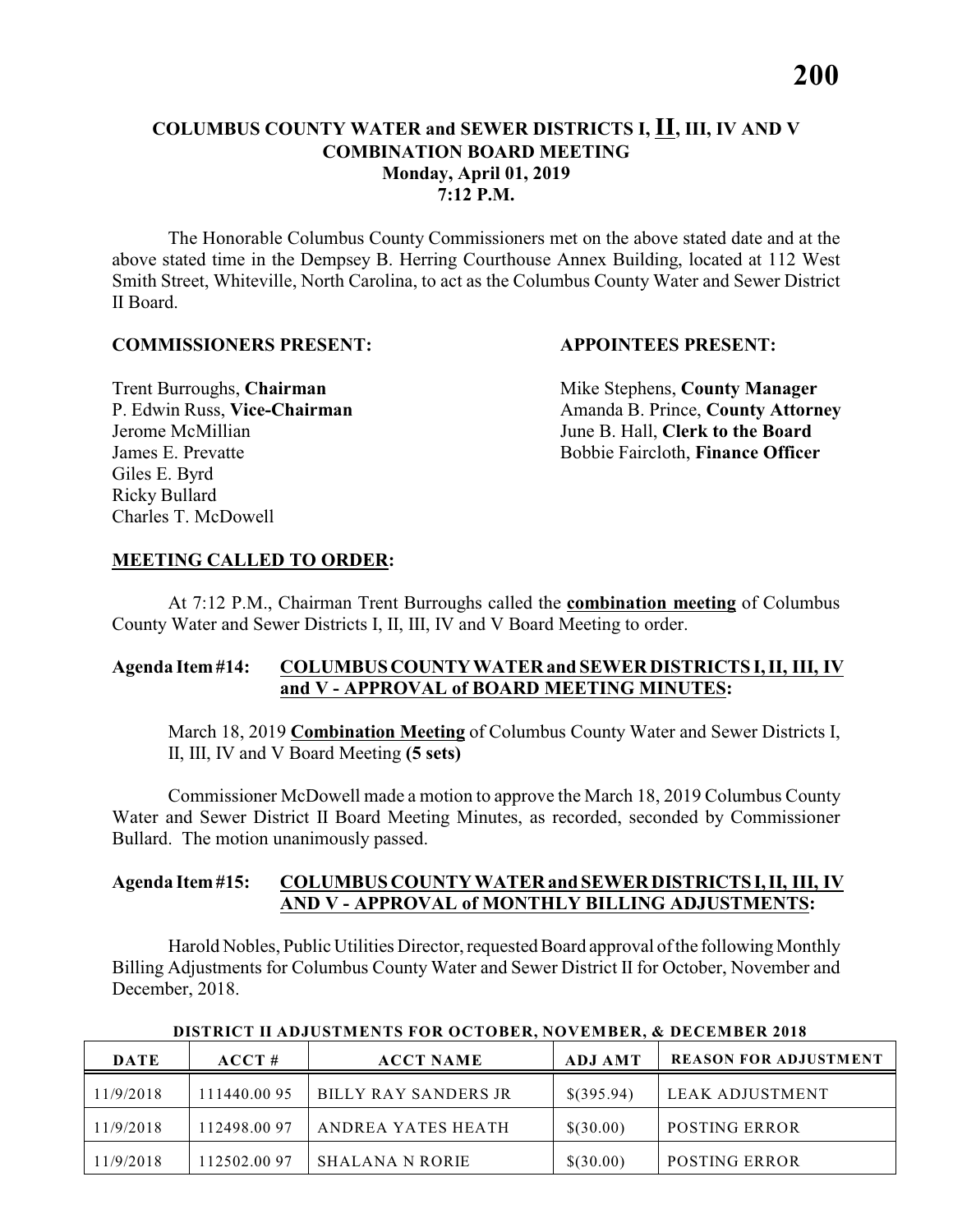| <b>DATE</b> | ACCT#        | <b>ACCT NAME</b>           | <b>ADJ AMT</b> | <b>REASON FOR ADJUSTMENT</b> |
|-------------|--------------|----------------------------|----------------|------------------------------|
| 11/9/2018   | 120150.0095  | <b>JOYCE FRINK</b>         | \$272.21       | <b>RETURNED BANK DRAFT</b>   |
| 11/9/2018   | 121440.0097  | <b>MARY MCPHERSON</b>      | \$(65.00)      | POSTING ERROR                |
| 11/9/2018   | 121481.0098  | <b>JAMES CODY STEWART</b>  | \$(878.00)     | <b>LEAK ADJUSTMENT</b>       |
| 11/9/2018   | 133085.0098  | <b>WANDA BETTS</b>         | \$(30.00)      | <b>POSTING ERROR</b>         |
| 11/9/2018   | 140550.0098  | MICHELLE CARLYLE           | \$(30.00)      | <b>POSTING ERROR</b>         |
| 12/17/2018  | 120132.0098  | L & D TRANSPORT SERVICE    | \$(674.47)     | <b>LEAK ADJUSTMENT</b>       |
| 12/17/2018  | 110350.0098  | PHILLIP V. NORRIS          | \$(148.24)     | <b>LEAK ADJUSTMENT</b>       |
| 12/17/2018  | 120210.0098  | <b>GENEVA VANN</b>         | \$(35.00)      | <b>POSTING ERROR</b>         |
| 12/17/2018  | 121590.0098  | <b>ADA W ELLIS</b>         | \$(65.00)      | <b>POSTING ERROR</b>         |
| 12/17/2018  | 132029.00 98 | <b>BRANDY WATSON BURGE</b> | \$(30.00)      | <b>POSTING ERROR</b>         |
| 12/17/2018  | 140150.0098  | <b>GEORGE BAYSDEN</b>      | \$(235.43)     | <b>BILLING ERROR</b>         |
| 12/17/2018  | 142730.0098  | <b>BETH HARDIN</b>         | \$(74.36)      | <b>BILLING ERROR</b>         |
| 12/17/2018  | 150010.0098  | <b>DORIS REDWINE</b>       | \$(204.09)     | <b>BILLING ERROR</b>         |
| 12/17/2018  | 150120.0098  | KIMBERLY C. WILLIAMS       | \$(44.72)      | <b>LEAK ADJUSTMENT</b>       |
| 12/17/2018  | 150460.0098  | <b>SCC</b>                 | \$(3,899.71)   | <b>LEAK ADJUSTMENT</b>       |

Commissioner Byrd made a motion to approve the monthly billing adjustments for Columbus County Water and Sewer District II for October, November and December, 2018, seconded by Commissioner McMillian. The motion unanimously passed.

#### **Agenda Item #16: COLUMBUS COUNTY WATER and SEWER DISTRICT II - CAPITAL PROJECT ORDINANCE:**

Gary Lanier, Economic Development Director, requested Board approval of the Capital Project Ordinance, and the Green Engineering contract for the 4" line for Helena Chemical water line extension.

#### **WATER and SEWER DISTRICT II - HELENS CHEMICAL PROJECT CAPITAL PROJECT ORDINANCE April 1, 2019**

**BE IT ORDAINED** by the Board of Commissioners of the County of Columbus, North Carolina, that pursuant to Section 159-13.2 of the General Statutes of North Carolina, the Capital Project Ordinance is **HEREBY ADOPTED**:

**SECTION 1.** The project authorized is the Water and Sewer District II Helena Chemical Project.

**SECTION 2.** The project director is hereby directed to proceed with the project.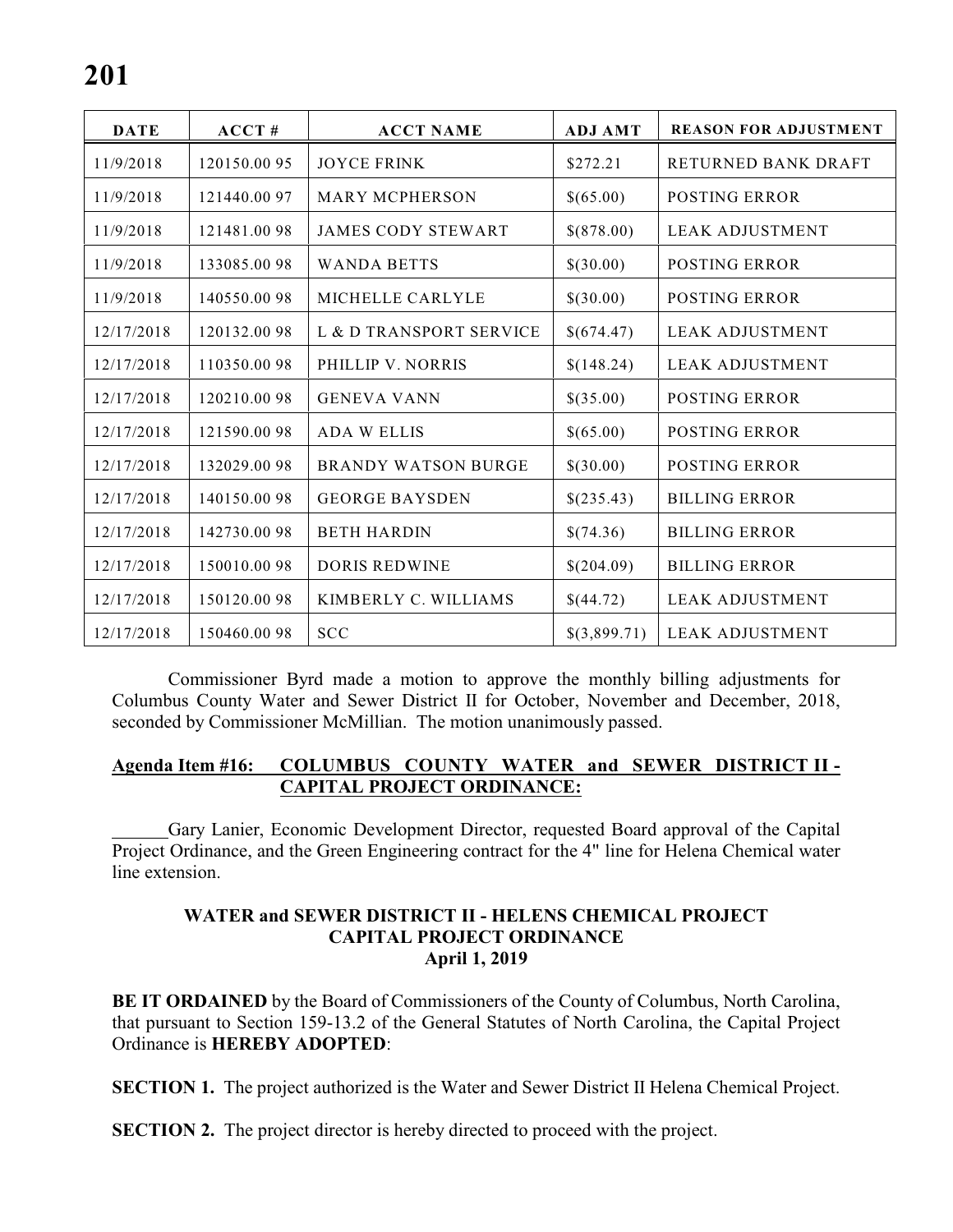| <b>ACCOUNT#</b> | <b>TITLE</b>                                                                                                                           | <b>AMOUNT</b> |
|-----------------|----------------------------------------------------------------------------------------------------------------------------------------|---------------|
| 87-3722-432325  | Article 44 sales Tax Funds Economic Development                                                                                        | \$207,185     |
| 87-3722-432326  | Duke/Progress Energy Funds                                                                                                             | \$20,000      |
| 87-3722-432330  | Grand Funds (Application for grant funds submitted by<br>EDC. If not funded by grant, Article 44 Sales Tax Funds<br>will be utilized.) | \$907,977     |
| <b>TOTAL:</b>   |                                                                                                                                        | \$1,135,162   |

**SECTION 4.** The following revenues will be available to the County to complete the project:

**SECTION 5.** The following amounts are appropriated for the project:

| <b>ACCOUNT#</b> | TITLE                                                              | <b>AMOUNT</b> |
|-----------------|--------------------------------------------------------------------|---------------|
| 87-7105-519905  | PER (Preliminary Engineering Report)                               | \$10,500      |
| 87-7105-519905  | Engineering/Design Original Project                                | \$64,500      |
| 87-7105-519926  | Engineering Design 4" Line                                         | \$15,600      |
| 87-7105-524035  | Contract 1-Construction 4" Line                                    | \$119,085     |
| 87-7105-524040  | Contract 2 - Original Project Estimate                             | \$703,615     |
| 87-7105-519086  | <b>Construction Administration Observation Original</b><br>Project | \$131,000     |
| 87-7105-519087  | <b>Construction Administration 4" Line</b>                         | \$17,500      |
| 87-7105-549125  | Permits/Easements/Railroad Encroachment (Both<br>Projects)         | \$3,000       |
| 87-7105-999910  | <b>Project Contingency</b>                                         | \$70,362      |
| <b>TOTAL:</b>   |                                                                    | \$1,135,162   |

**SECTION 6:** Copies of the Capital Project Ordinance shall be made available to the Budget Officer, Project Manager, and the Finance Officer.

**ADOPTED** this the 1st day of April 2019.

### **COLUMBUS COUNTY BOARD OF COMMISSIONERS** /s/ **Trent Burroughs, Chairman ATTESTED BY:**

/s/ **June B. Hall, Clerk to Board**

Vice Chairman Russ made a motion to approve the Water and Sewer District II - Helena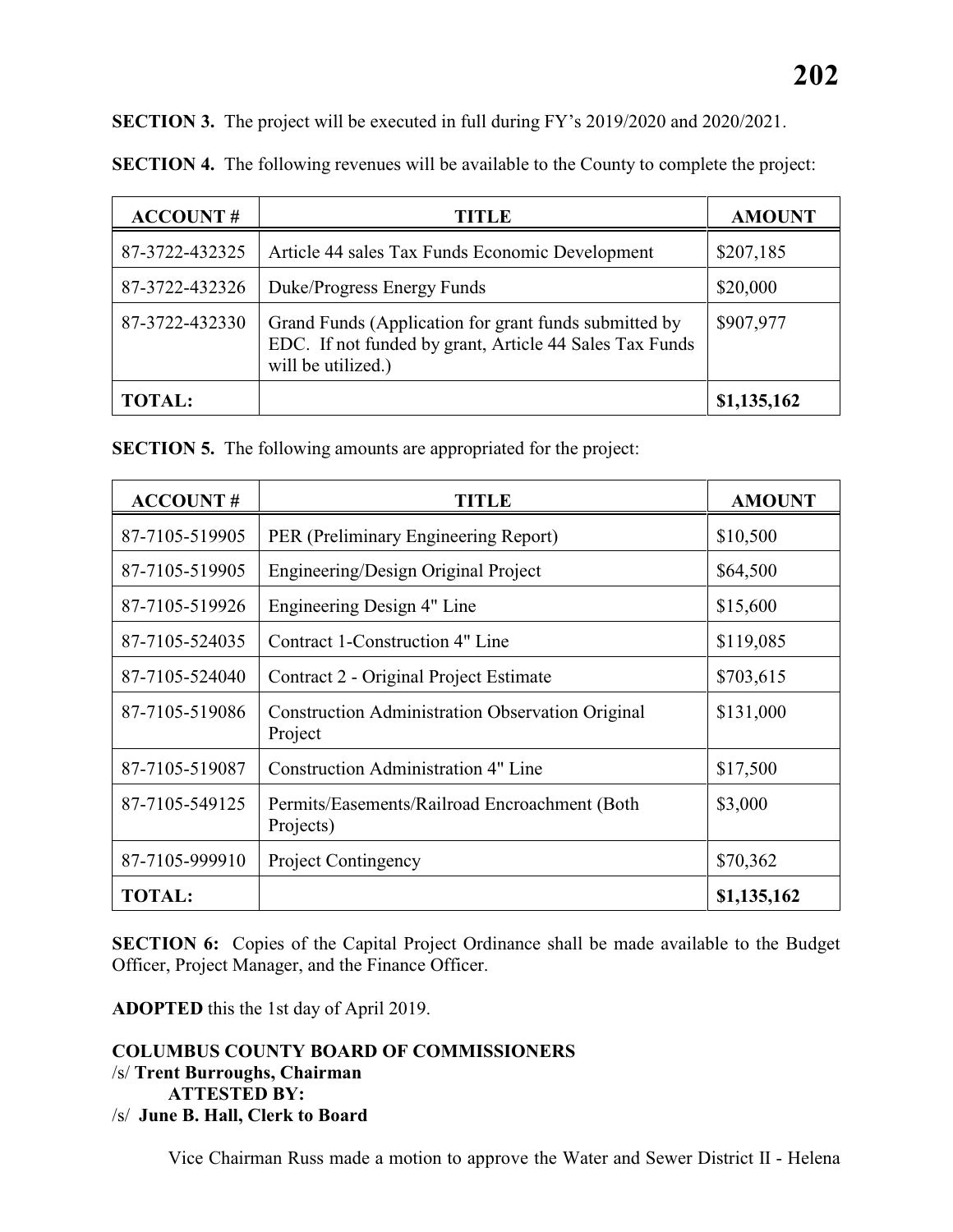Chemical, Project Capital Project Ordinance, and the contract for Green Engineering, at the cost of thirty-three thousand, one hundred and 00/100 (\$33,100.00) dollars for Water System Extensions, Midway Road (Pine Log Road to Helena Agri Enterprise Site, seconded by Commissioner Bullard. The motion unanimously passed.

#### **ADJOURNMENT:**

At 7:15 P.M., Commissioner Prevatte made a motion to adjourn, seconded by Commissioner Byrd. The motion unanimously passed.

\_\_\_\_\_\_\_\_\_\_\_\_\_\_\_\_\_\_\_\_\_\_\_\_\_\_\_\_\_ \_\_\_\_\_\_\_\_\_\_\_\_\_\_\_\_\_\_\_\_\_\_\_\_\_\_\_\_\_\_\_\_\_\_\_

**APPROVED:**

**JUNE B. HALL, Clerk to Board TRENT BURROUGHS, Chairman**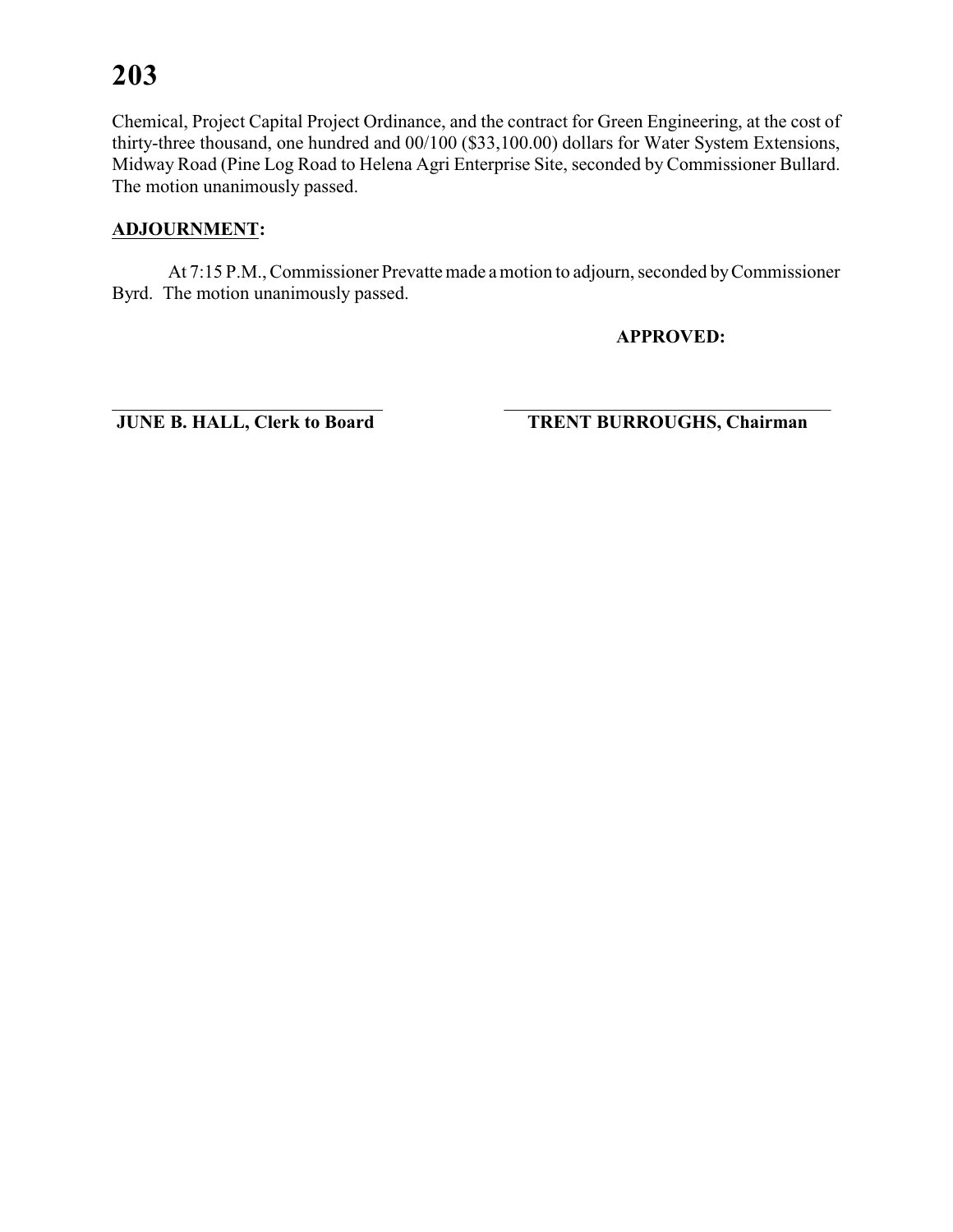#### **COLUMBUS COUNTY WATER and SEWER DISTRICTS I, II, III, IV AND V COMBINATION BOARD MEETING Monday, April 01, 2019 7:12 P.M.**

The Honorable Columbus County Commissioners met on the above stated date and at the above stated time in the Dempsey B. Herring Courthouse Annex Building, located at 112 West Smith Street, Whiteville, North Carolina, to act as the Columbus County Water and Sewer District III Board.

#### **COMMISSIONERS PRESENT: APPOINTEES PRESENT:**

Giles E. Byrd Ricky Bullard Charles T. McDowell

**Trent Burroughs, Chairman** Mike Stephens, **County Manager** P. Edwin Russ, **Vice-Chairman** Amanda B. Prince, **County Attorney** Jerome McMillian June B. Hall, **Clerk to the Board** James E. Prevatte Bobbie Faircloth, **Finance Officer**

#### **MEETING CALLED TO ORDER:**

At 7:12 P.M., Chairman Trent Burroughs called the **combination meeting** of Columbus County Water and Sewer Districts I, II, III, IV and V Board Meeting to order.

#### **Agenda Item #14: COLUMBUS COUNTY WATER and SEWER DISTRICTS I, II, III, IV and V - APPROVAL of BOARD MEETING MINUTES:**

March 18, 2019 **Combination Meeting** of Columbus County Water and Sewer Districts I, II, III, IV and V Board Meeting **(5 sets)**

Commissioner McDowell made a motion to approve the March 18, 2019 Columbus County Water and Sewer District III Board Meeting Minutes, as recorded, seconded by Commissioner Bullard. The motion unanimously passed.

#### **Agenda Item #15: COLUMBUS COUNTY WATER and SEWER DISTRICTS I, II, III, IV AND V - APPROVAL of MONTHLY BILLING ADJUSTMENTS:**

Harold Nobles, Public Utilities Director, requested Board approval ofthe following Monthly Billing Adjustments for Columbus County Water and Sewer District III for October, November and December, 2018.

#### **DISTRICT III ADJUSTMENTS FOR OCTOBER, NOVEMBER, & DECEMBER 2018**

| DATE       | ACCT#       | <b>ACCT NAME</b>      | <b>ADJ AMT</b> | <b>REASON FOR ADJUSTMENT</b> |
|------------|-------------|-----------------------|----------------|------------------------------|
| 10/31/2018 | 380950.0096 | ROXANNE BROWN HOLLAND | \$(103.50)     | LEAK ADJUSTMENT              |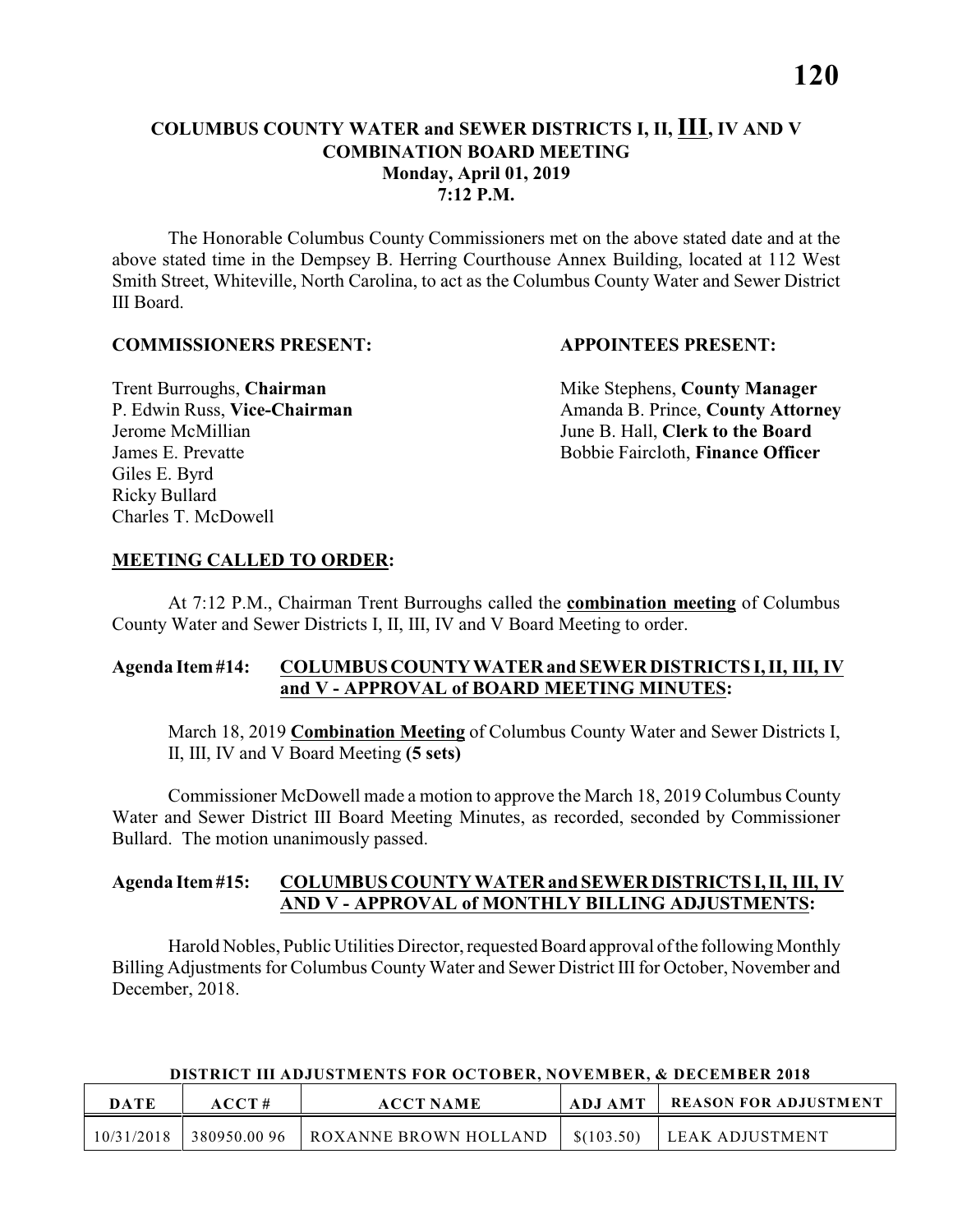| <b>DATE</b> | ACCT#       | <b>ACCT NAME</b>      | <b>ADJ AMT</b> | <b>REASON FOR ADJUSTMENT</b> |
|-------------|-------------|-----------------------|----------------|------------------------------|
| 11/9/2018   | 360950.0097 | MARLA R. LEE          | \$(198.46)     | LEAK ADJUSTMENT              |
| 12/17/2018  | 370750.0098 | <b>KATHLEEN HORNE</b> | \$(133.21)     | LEAK ADJUSTMENT              |
| 12/17/2018  | 370900.0096 | ASHLEE GODWIN FAULK   | \$(30.00)      | <b>POSTING ERROR</b>         |
| 12/17/2018  | 371250.0098 | <b>ALAN ROBERTS</b>   | \$(59.39)      | LEAK ADJUSTMENT              |
| 12/17/2018  | 371785.0096 | AMBER A. GREENE       | \$(111.89)     | <b>LEAK ADJUSTMENT</b>       |

Commissioner Byrd made a motion to approve the monthly billing adjustments for Columbus County Water and Sewer District III for October, November and December, 2018, seconded by Commissioner McMillian. The motion unanimously passed.

#### **ADJOURNMENT:**

At 7:15 P.M., Commissioner Prevatte made a motion to adjourn, seconded by Commissioner Byrd. The motion unanimously passed.

\_\_\_\_\_\_\_\_\_\_\_\_\_\_\_\_\_\_\_\_\_\_\_\_\_\_\_\_\_ \_\_\_\_\_\_\_\_\_\_\_\_\_\_\_\_\_\_\_\_\_\_\_\_\_\_\_\_\_\_\_\_\_\_\_

#### **APPROVED:**

**JUNE B. HALL, Clerk to Board TRENT BURROUGHS, Chairman**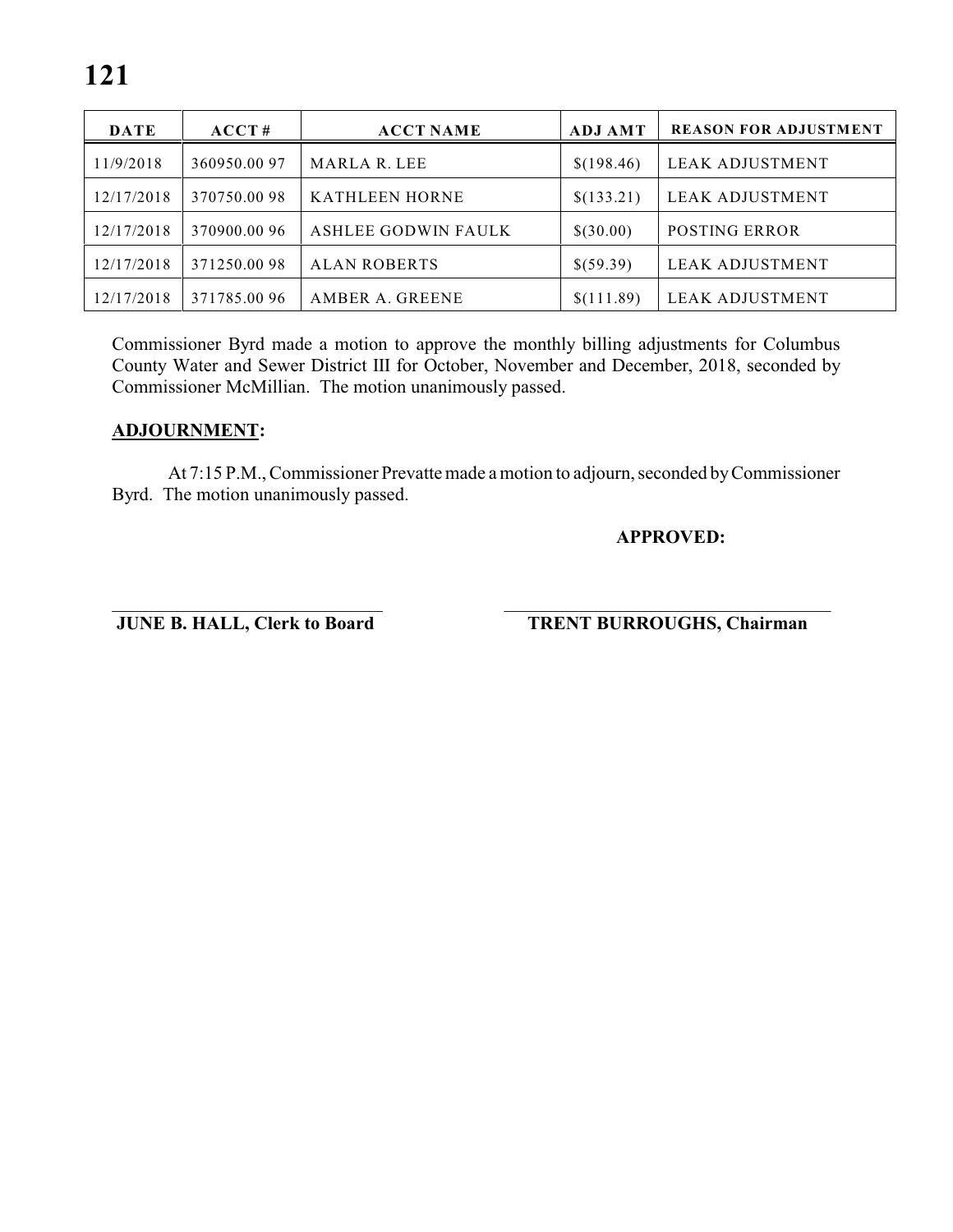**7:12 P.M.**

The Honorable Columbus County Commissioners met on the above stated date and at the above stated time in the Dempsey B. Herring Courthouse Annex Building, located at 112 West Smith Street, Whiteville, North Carolina, to act as the Columbus County Water and Sewer District IV Board.

#### **COMMISSIONERS PRESENT: APPOINTEES PRESENT:**

Giles E. Byrd Ricky Bullard Charles T. McDowell

**Trent Burroughs, Chairman** Mike Stephens, **County Manager** P. Edwin Russ, **Vice-Chairman** Amanda B. Prince, **County Attorney** Jerome McMillian June B. Hall, **Clerk to the Board** James E. Prevatte Bobbie Faircloth, **Finance Officer**

#### **MEETING CALLED TO ORDER:**

At 7:12 P.M., Chairman Trent Burroughs called the **combination meeting** of Columbus County Water and Sewer Districts I, II, III, IV and V Board Meeting to order.

#### **Agenda Item #14: COLUMBUS COUNTY WATER and SEWER DISTRICTS I, II, III, IV and V - APPROVAL of BOARD MEETING MINUTES:**

March 18, 2019 **Combination Meeting** of Columbus County Water and Sewer Districts I, II, III, IV and V Board Meeting **(5 sets)**

Commissioner McDowell made a motion to approve the March 18, 2019 Columbus County Water and Sewer District IV Board Meeting Minutes, as recorded, seconded by Commissioner Bullard. The motion unanimously passed.

#### **Agenda Item #15: COLUMBUS COUNTY WATER and SEWER DISTRICTS I, II, III, IV AND V - APPROVAL of MONTHLY BILLING ADJUSTMENTS:**

Harold Nobles, Public Utilities Director, requested Board approval ofthe following Monthly Billing Adjustments for Columbus County Water and Sewer District IV for October, November and December, 2018.

| <b>DATE</b> | $\bf ACCT#$ | <b>ACCT NAME</b>              | <b>ADJ AMT</b> | <b>REASON FOR ADJUSTMENT</b> |
|-------------|-------------|-------------------------------|----------------|------------------------------|
| 10/31/2018  | 430526.0098 | <b>GEORGE T EVERETTE III</b>  | \$(104.25)     | LEAK ADJUSTMENT              |
| 10/31/2018  | 430574.0098 | AUDREY BROWN                  | \$(143.84)     | LEAK ADJUSTMENT              |
| 10/31/2018  | 420445.0098 | <b>MARGARET ELLIS CARROLL</b> | \$(101.13)     | LEAK ADJUSTMENT              |

 **DISTRICT IV ADJUSTMENTS FOR OCTOBER, NOVEMBER, & DECEMBER 2018**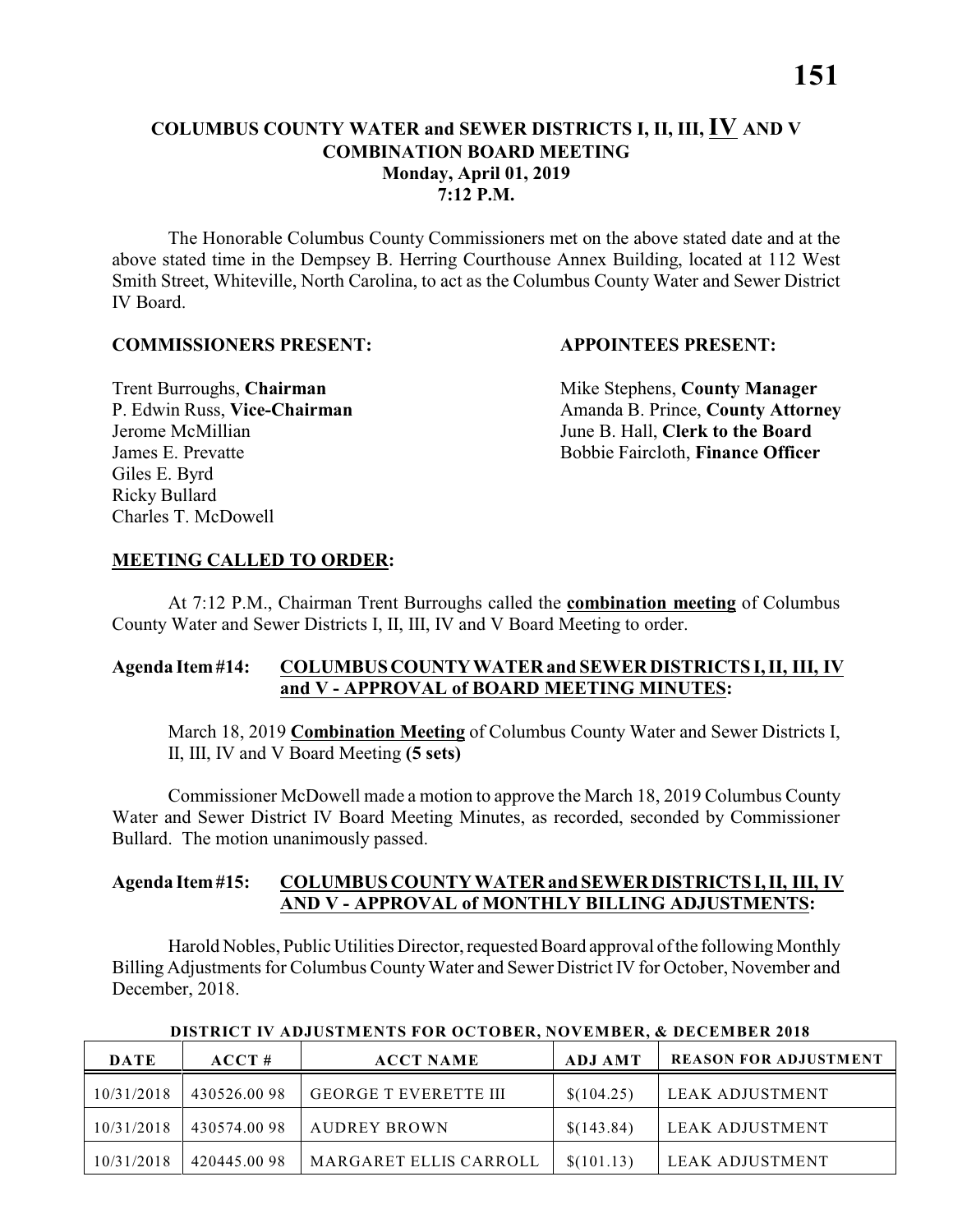| <b>DATE</b> | ACCT#       | <b>ACCT NAME</b>              | <b>ADJ AMT</b> | <b>REASON FOR ADJUSTMENT</b> |
|-------------|-------------|-------------------------------|----------------|------------------------------|
| 11/9/2018   | 410260.0098 | <b>BETTY MOSS</b>             | \$(30.00)      | <b>POSTING ERROR</b>         |
| 11/9/2018   | 430322.0096 | SANDRA/NINA BRITT             | \$(30.00)      | <b>POSTING ERROR</b>         |
| 11/9/2018   | 430745.0098 | <b>BRUNSWICK CO ABC STORE</b> | \$(30.00)      | POSTING ERROR                |
| 11/9/2018   | 430704.0098 | <b>KAREN JACOBS CHERRY</b>    | \$(2,130.90)   | <b>LEAK ADJUSTMENT</b>       |
| 12/17/2018  | 410150.0096 | <b>JOSEPH FRANCIS</b>         | \$(194.67)     | <b>LEAK ADJUSTMENT</b>       |
| 12/17/2018  | 430291.0098 | <b>GREGORY DWAIN DAVIS</b>    | \$(110.45)     | <b>LEAK ADJUSTMENT</b>       |
| 12/17/2018  | 430367.0098 | JAMES D. KEITH JR             | \$(70.00)      | <b>POSTING ERROR</b>         |
| 12/17/2018  | 430484.0098 | DEBRA BRANNON MILLS           | \$(35.00)      | POSTING ERROR                |

Commissioner Byrd made a motion to approve the monthly billing adjustments for Columbus County Water and Sewer District IV for October, November and December, 2018, seconded by Commissioner McMillian. The motion unanimously passed.

#### **Agenda Item #17: COLUMBUS COUNTY WATER and SEWER DISTRICT IV - APPROVAL of 8" LINE EXTENSION:**

Harold Nobles, Public Utilities Director, requested Board approval of the contract for Green Engineering for the West Fraser 8" water line extension at the cost of forty-eight thousand, two hundred and  $00/100$  (\$48,200.00) dollars. This document will be marked as Exhibit "A" and kept on file in the Minute Book Attachments, Book Number 6, in the Office of the Clerk to the Board, for review.

Commissioner Byrd made a motion to approve the contract for Green Engineering for the West Fraser 8" water line extension at the cost of forty-eight thousand, two hundred and 00/100 (\$48,200.00) dollars, seconded by Commissioner McMillian. The motion unanimously passed.

#### **ADJOURNMENT:**

At 7:15 P.M., Commissioner Prevatte made a motion to adjourn, seconded by Commissioner Byrd. The motion unanimously passed.

**APPROVED:**

\_\_\_\_\_\_\_\_\_\_\_\_\_\_\_\_\_\_\_\_\_\_\_\_\_\_\_\_\_ \_\_\_\_\_\_\_\_\_\_\_\_\_\_\_\_\_\_\_\_\_\_\_\_\_\_\_\_\_\_\_\_\_\_\_

**JUNE B. HALL, Clerk to Board TRENT BURROUGHS, Chairman**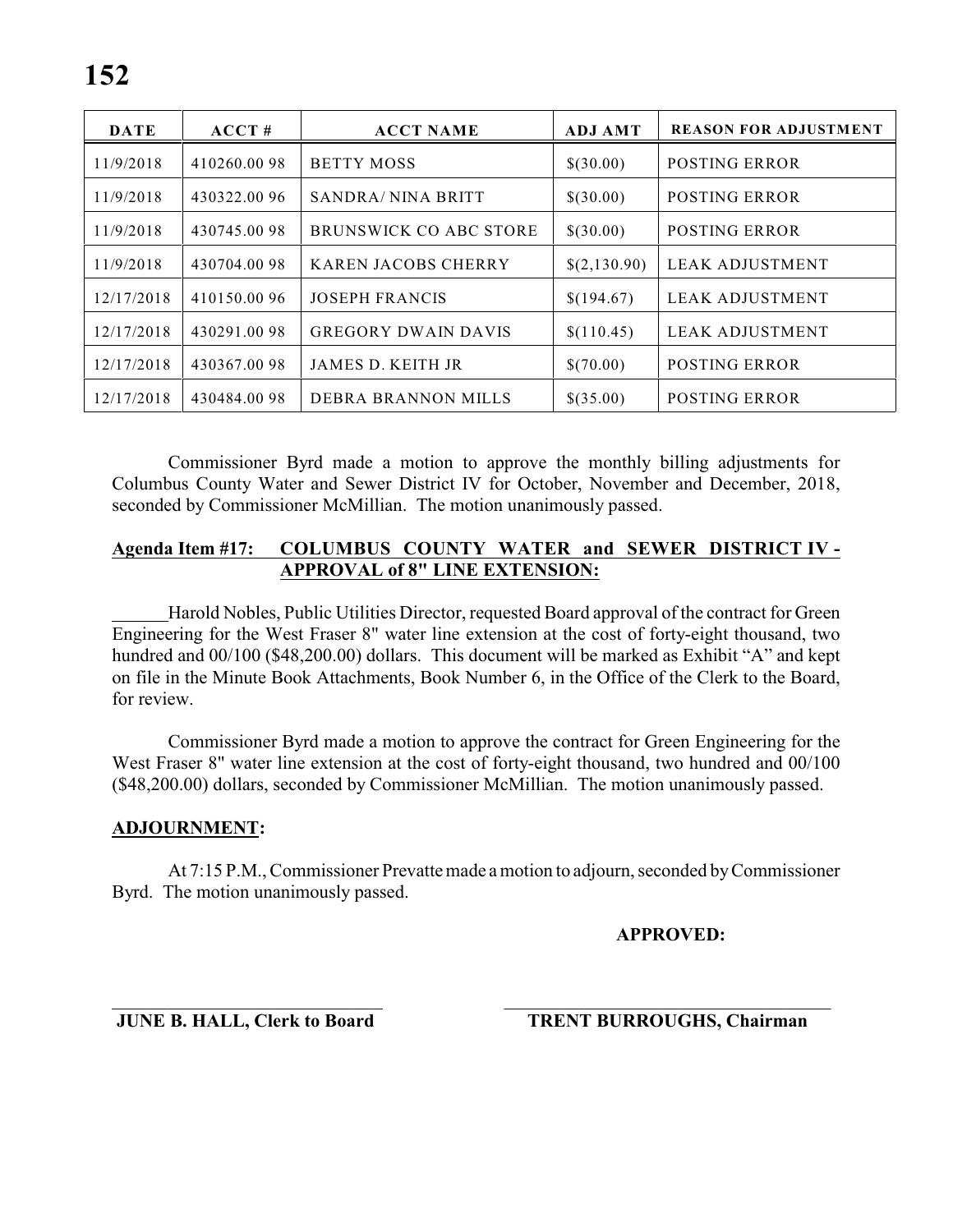#### **COLUMBUS COUNTY WATER and SEWER DISTRICTS I, II, III, IV AND V COMBINATION BOARD MEETING Monday, April 01, 2019 7:12 P.M.**

The Honorable Columbus County Commissioners met on the above stated date and at the above stated time in the Dempsey B. Herring Courthouse Annex Building, located at 112 West Smith Street, Whiteville, North Carolina, to act as the Columbus County Water and Sewer District V Board.

#### **COMMISSIONERS PRESENT: APPOINTEES PRESENT:**

Giles E. Byrd Ricky Bullard Charles T. McDowell

**Trent Burroughs, Chairman** Mike Stephens, **County Manager** P. Edwin Russ, **Vice-Chairman** Amanda B. Prince, **County Attorney** Jerome McMillian June B. Hall, **Clerk to the Board** James E. Prevatte Bobbie Faircloth, **Finance Officer**

#### **MEETING CALLED TO ORDER:**

At 7:12 P.M., Chairman Trent Burroughs called the **combination meeting** of Columbus County Water and Sewer Districts I, II, III, IV and V Board Meeting to order.

#### **Agenda Item #14: COLUMBUS COUNTY WATER and SEWER DISTRICTS I, II, III, IV and V - APPROVAL of BOARD MEETING MINUTES:**

March 18, 2019 **Combination Meeting** of Columbus County Water and Sewer Districts I, II, III, IV and V Board Meeting **(5 sets)**

Commissioner McDowell made a motion to approve the March 18, 2019 Columbus County Water and Sewer District V Board Meeting Minutes, as recorded, seconded by Commissioner Bullard. The motion unanimously passed.

#### **Agenda Item #15: COLUMBUS COUNTY WATER and SEWER DISTRICTS I, II, III, IV AND V - APPROVAL of MONTHLY BILLING ADJUSTMENTS:**

Harold Nobles, Public Utilities Director, requested Board approval ofthe following Monthly Billing Adjustments for Columbus County Water and Sewer District V for October, November and December, 2018.

| <b>DATE</b> | ACCT#       | <b>ACCT NAME</b> | ADJ AMT    | REASON FOR ADJUSTMENT |
|-------------|-------------|------------------|------------|-----------------------|
| 11/9/2018   | 800683.0098 | DON WATTS        | \$(265.78) | LEAK ADJUSTMENT       |
| 12/17/2018  | 709978.0098 | EMMA LOU GANUS   | \$(875.52) | LEAK ADJUSTMENT       |

 **DISTRICT V ADJUSTMENTS FOR OCTOBER, NOVEMBER, & DECEMBER 2018**